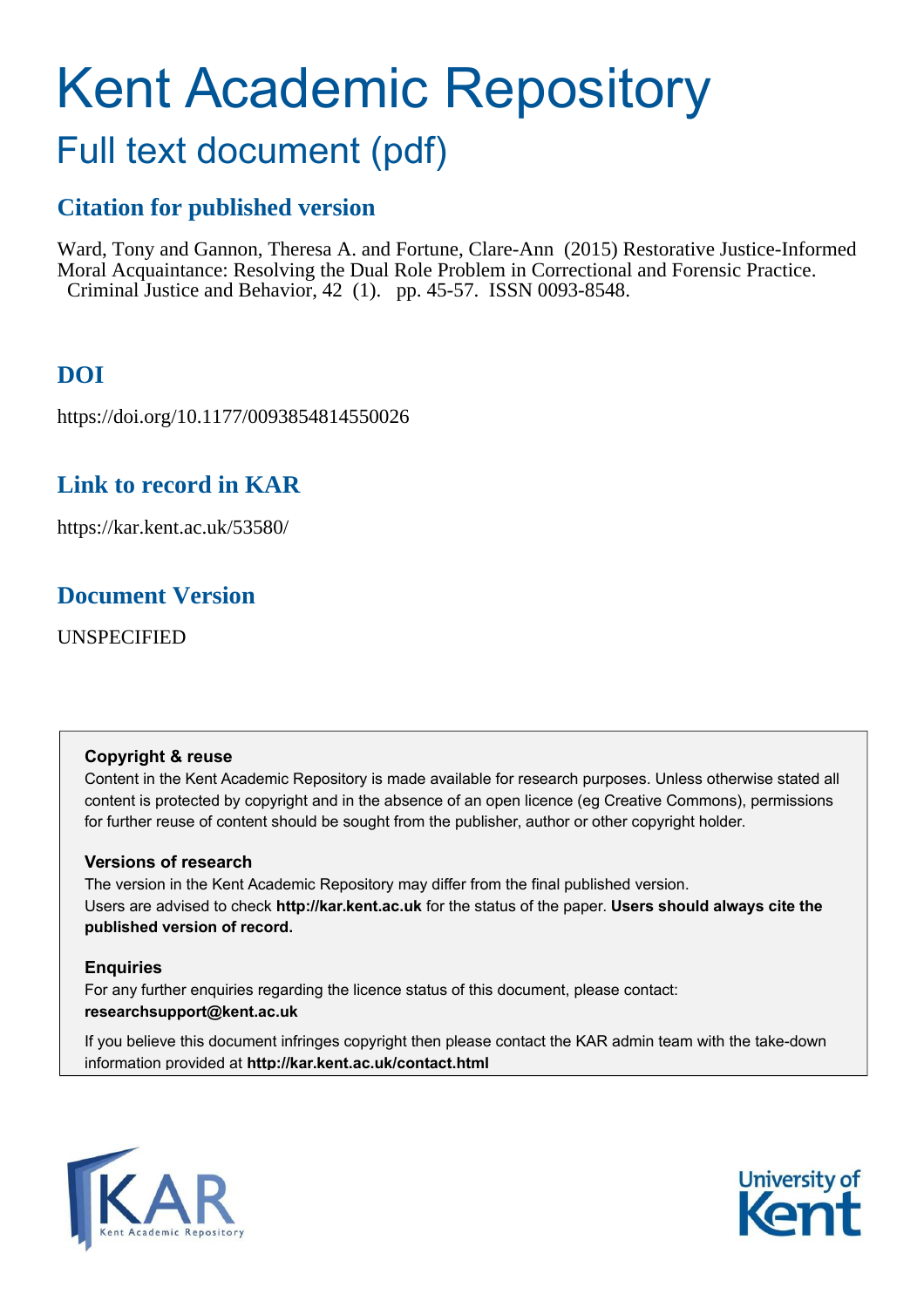## **Restorative Justice Informed Moral Acquaintance: Resolving the Dual Role Problem in Correctional and Forensic Practice**

Tony Ward Victoria University of Wellington Theresa A. Gannon University of Kent Clare-Ann Fortune Victoria University of Wellington

Please cite as Ward, T. Gannon, T. A., & Fortune, C-A. (2015). Restorative justice informed moral acquaintance: Resolving the dual role problem in correctional and forensic practice. *Criminal Justice and Behavior, 42,* 45-57. Available from: http://cjb.sagepub.com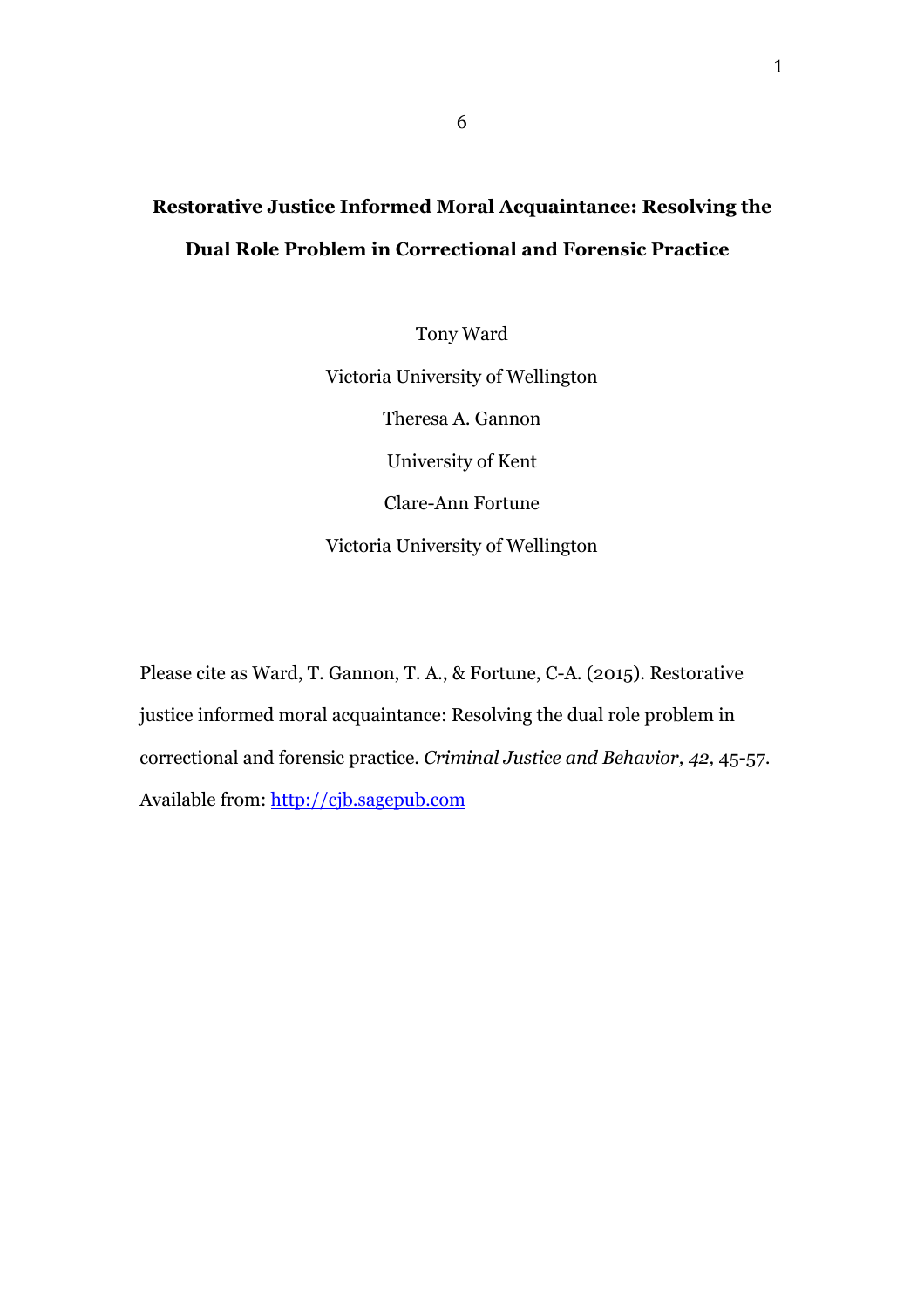#### **Abstract**

The issue of dual roles within forensic and correctional fields has typically been conceptualized as dissonance—experienced by practitioners— when attempting to adhere to the conflicting ethical requirements associated with client well-being and community protection. In this paper, we argue that the dual role problem should be conceptualized more broadly; to incorporate the relationship between the offender and their victim. We also propose that Restorative Justice (RJ) is able to provide a preliminary ethical framework to deal with this common ethical oversight. Furthermore, we unite the RJ framework with that of Ward's (2013) moral acquaintance model to provide a more powerful approach—*RJ informed moral acquaintance*—aimed at addressing the ethical challenges faced by practitioners within forensic and correctional roles.

Key words: Restorative Justice, Ethics, Moral Repair, Moral Acquaintance.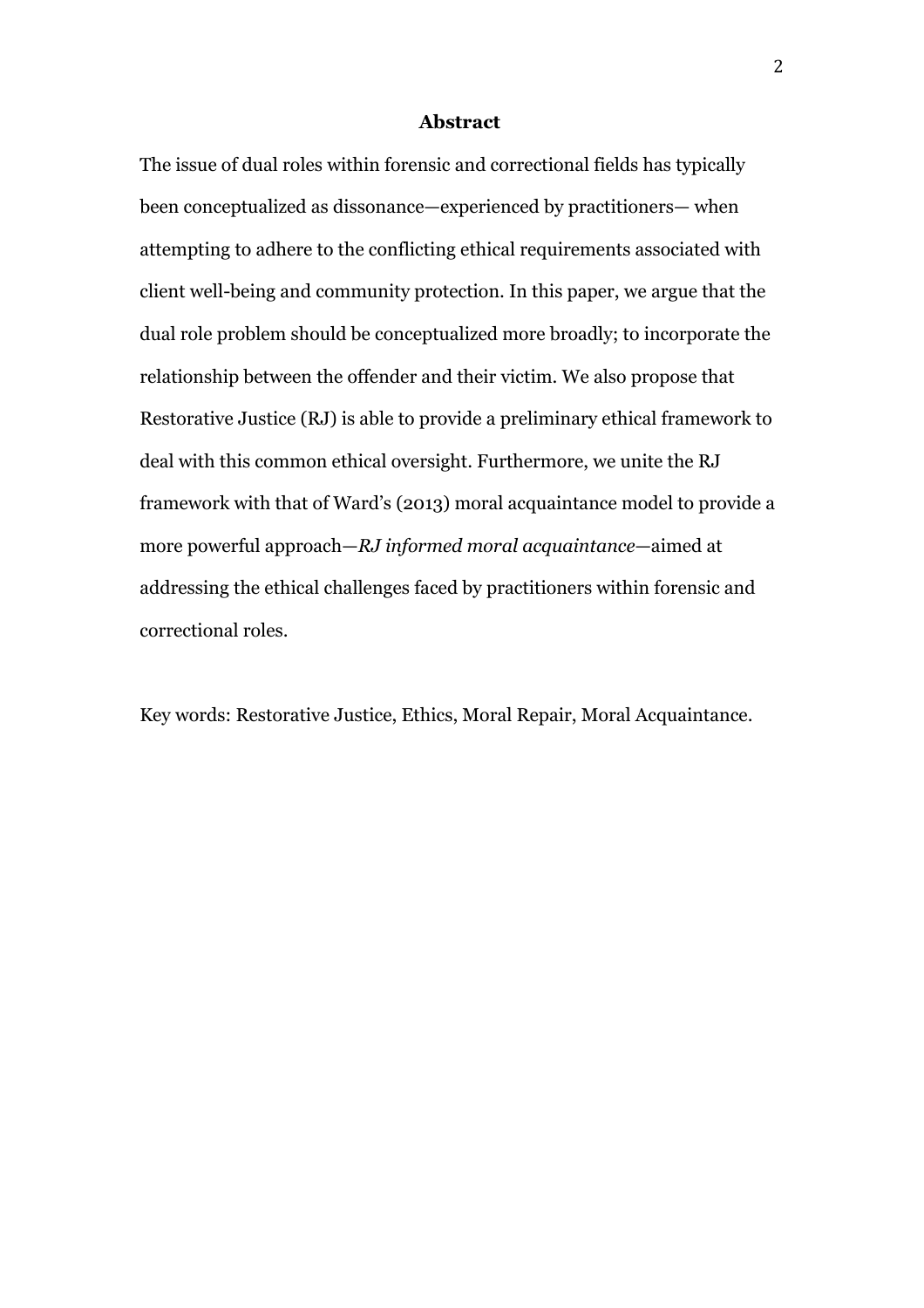#### INTRODUCTION

Practitioners<sup>1</sup> working in the forensic and correctional fields face profound ethical challenges revolving around their unique constellation of professional roles (Haag, 2006;Ward, 2013; Weinberger & Sreenivasan, 1994). On the one hand, by virtue of key governing ethical codes, practitioners are obligated to seek the best for their clients. The concept of what is best is usually cashed out in terms of enhancing offenders' levels of well-being and meeting their core interests. On the other hand, however, there is a strong mandate to protect the interests of the community by ensuring that offenders' risk for further reoffending is reduced (Andrews & Bonta, 2010). The role conflict confronting practitioners is frequently referred to as the *dual role problem*. Failure to grasp the degree to which role conflicts and their contrasting suite of duties and practices ethically blunt a practitioner's responsiveness can damage the offender client and result in loss of clinician integrity. Specific examples of when dual relationship difficulties can emerge include conflict between a duty of truthfulness to the court concerning a defendant's mental state and/or personality versus what is truly in his or her best interests; being asked to evaluate a sex offender for possible civil detention; when sentenced individuals are ordered to attend and complete treatment against their will; and when practitioners are asked to participate in security related tasks such as assisting in cell searches while employed as psychologists or psychiatrists (Haag, 2006; Ward, 2013).

Robertson and Walter (2008) have usefully defined the dual role problem as:

 $1$  By practitioner we refer to individuals trained to practice with offenders in correctional and forensic settings (e.g., psychiatrists, forensic, clinical, and counseling psychologists).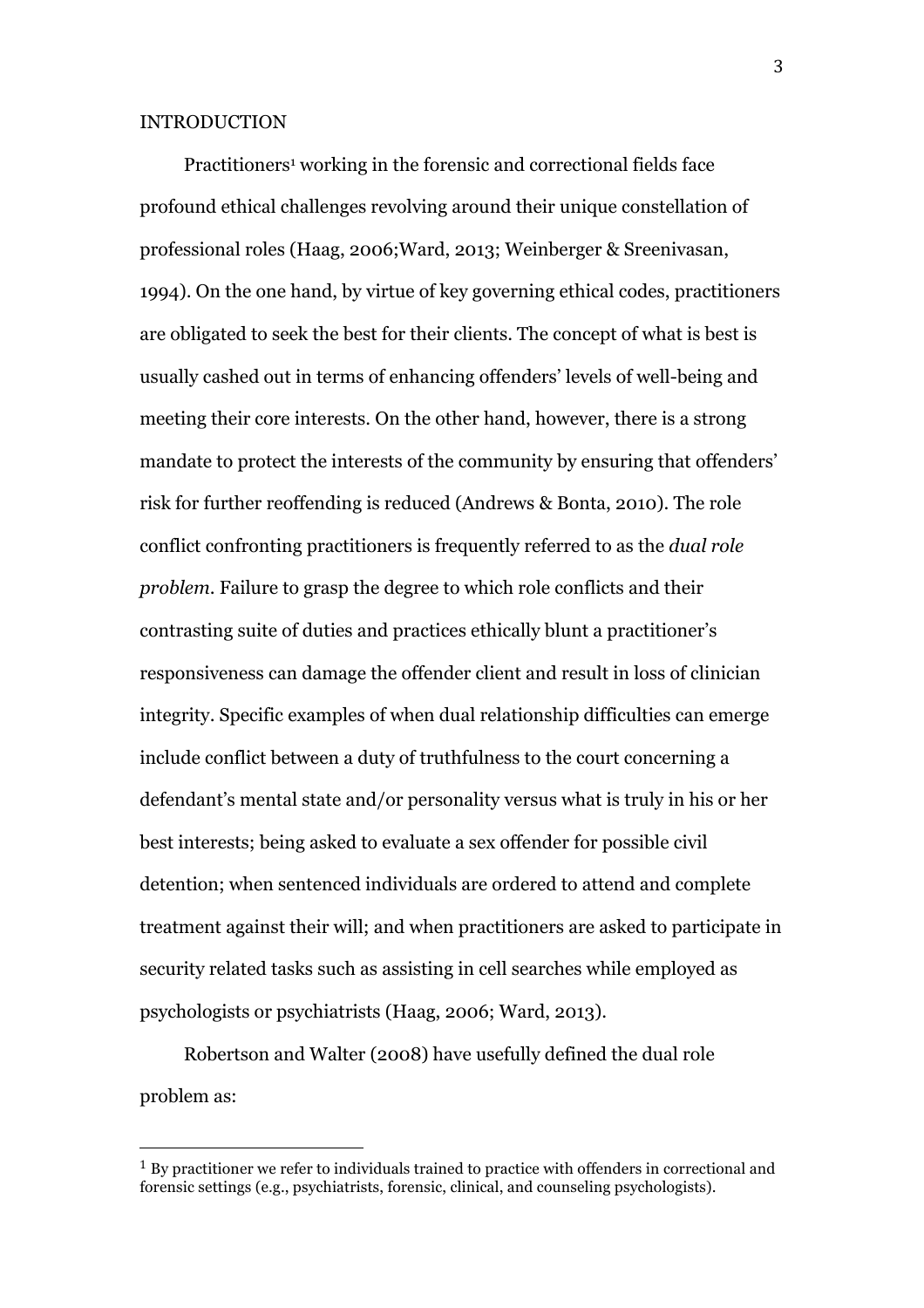...a quandary in which a psychiatrist [or other practitioner] faces the dilemma of conflicting expectations or responsibilities, between the therapeutic relationship on the one hand and the interests of third parties on the other (p. 228**–**229).

To make matters worse, ethical pressure can also occur between professional codes of practice, individuals' personal moral codes, and universal values such as human rights (Arrigo, 2013; Ward, 2013). The resulting moral distress experienced by correctional practitioners can be overpowering and threaten to fracture their sense of personal integrity and professional identity (see Gannon & Ward, 2014). Fracture may occur because the boundaries of permissible practice are in part defined by conceptions of professional roles, and if roles vary then the boundaries (i.e., the edge of permissible practice; Guthiel & Brodsky, 2008) may be drawn in different places and at times be mutually inconsistent. The resulting cognitive dissonance is hard to resolve and so practitioners either retreat into one of the roles and its respective code (see below) or else oscillate between different roles in an erratic and ethically problematic way (Ward, 2013).

In our view, there are three particularly significant points to be made about the dual role problem. First, it has its origins in *value pluralism*, which specifies that there are a number of distinct values within a society or community, none of which can be established as normatively superior to the others (Engelhardt, 1986). If not openly and reflectively addressed value pluralism can undermine professional ethical codes and by doing so, trap practitioners into an insular conception of the nature of practice with offenders, and the broader community (Arrigo, 2013). Second, despite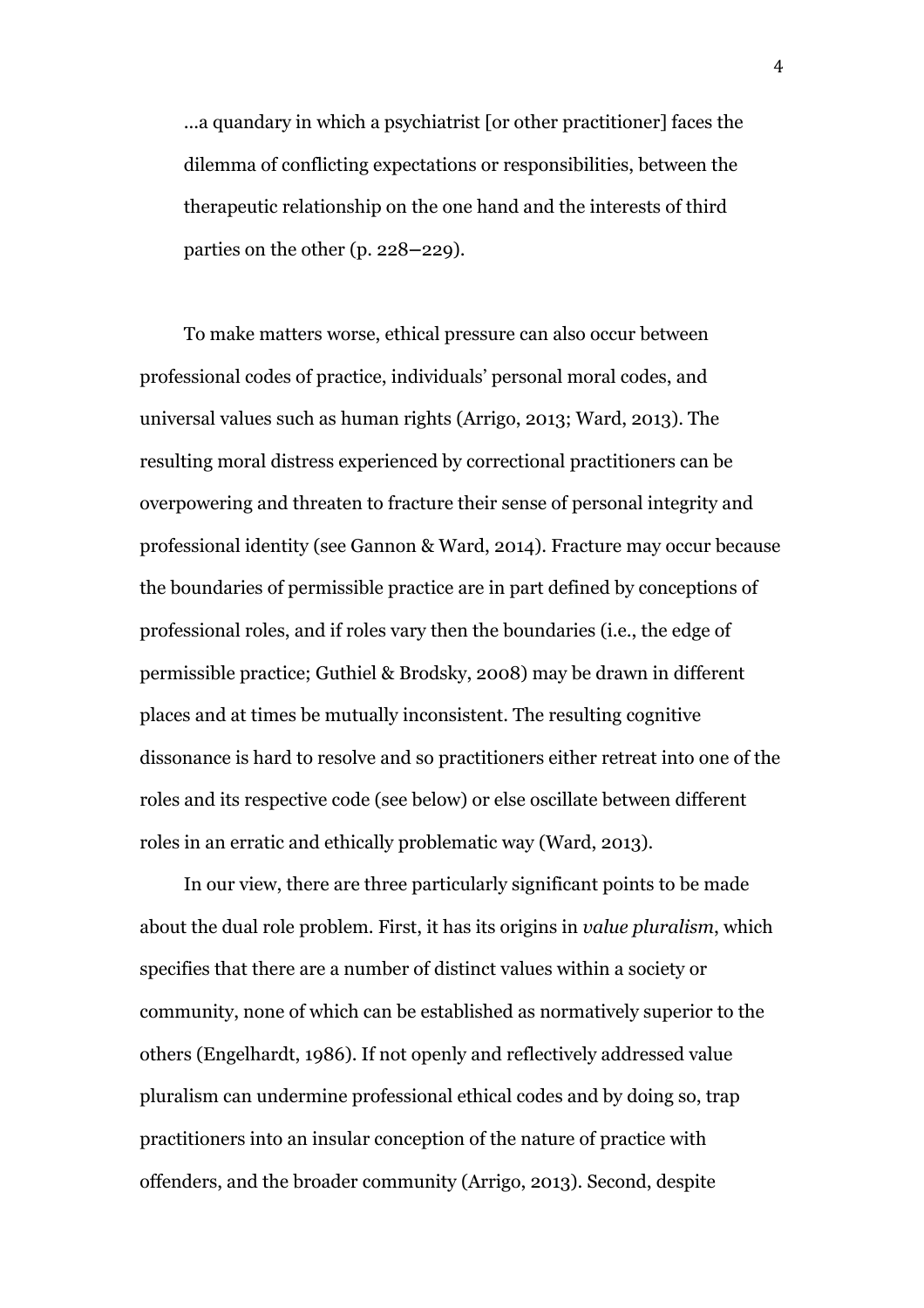appearances, the dual role problem is actually tripartite in nature in so far as there are three relevant stake holders with their corresponding relationships: (a) the practitioner and the offender, (b) the practitioner and the community/criminal justice system (including the victim), and (c) the offender, and the criminal justice system, community, and victim(s). The dual role problem, as it is often conceptualized, only appears to deal with the first two sets of relationships (Greenberg & Shuman, 1997; Ward, 2013). In our view this is a mistake which impedes progress towards a universally accepted resolution to the dual role dilemma. Third, there is no underlying ethical theory, framework, or set of principles in correctional and forensic practice that can be utilized to address the dual role problem or any of the other significant ethical issues evident in the field. While theorists such as Ward (2013) have developed *procedural frameworks* that incorporate varying ethical perspectives and values in the form of the moral acquaintance model, this framework is unable to adequately capture the full complexity of ethical issues evident in the field.

In this paper we attempt to address the major challenges associated with the dual role problem in forensic and correctional practice outlined above through (1) using the *core* principles and assumptions of Restorative Justice (RJ) and (2) using RJ principles to further inform Ward's (2013) moral acquaintance model and produce an ethical framework that is able to more convincingly address the key problems faced by practitioners within the correctional and forensic fields. RJ sets out the necessary conditions for an effective response to crime based on the fundamental premise that repair of community relationships is paramount. RJ's overall aim is to repair the damage caused by crime by asking offenders to recognize and publically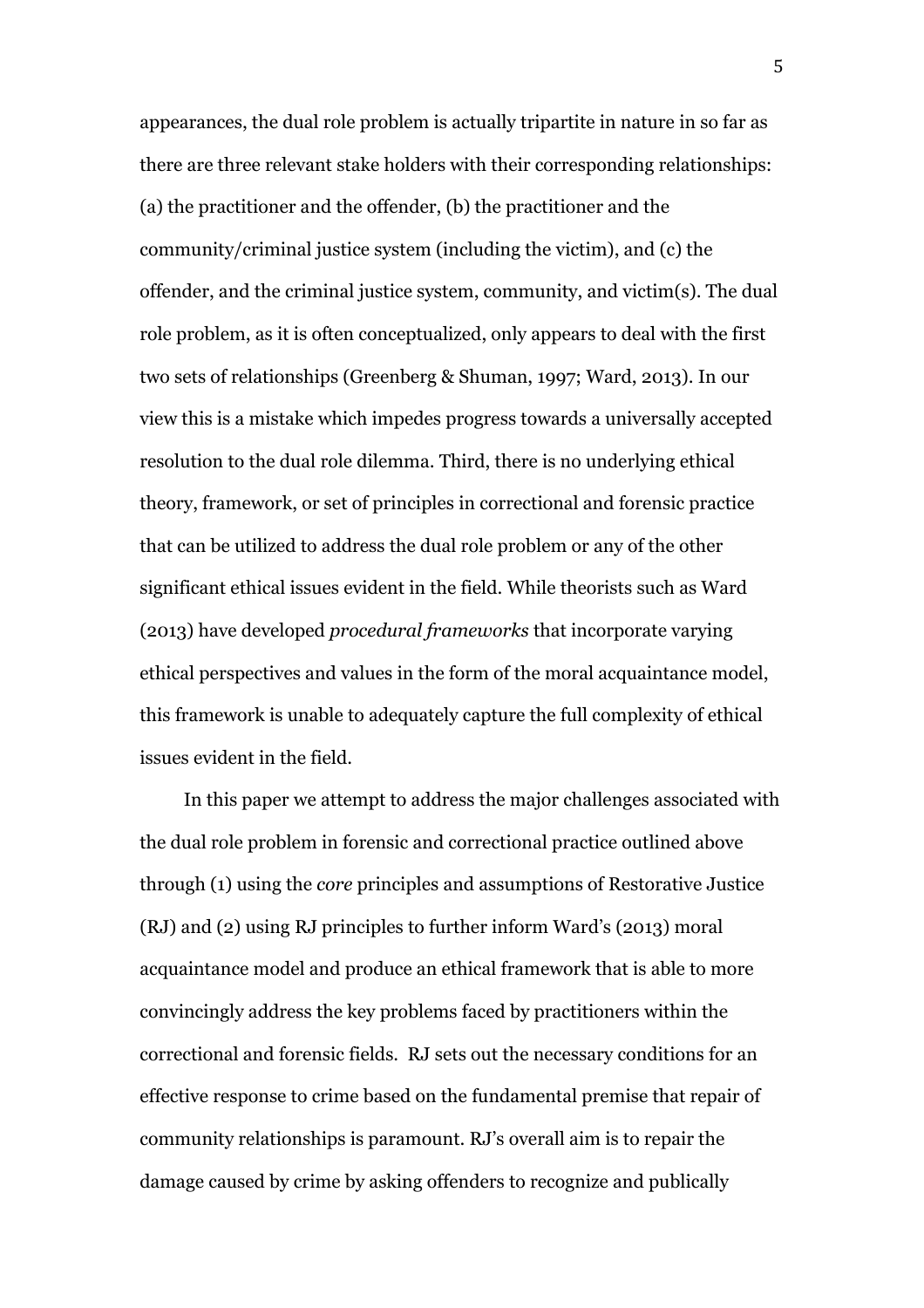acknowledge the harm they have done, demonstrate remorse, and display a willingness to make reparation and undergo sanctions if appropriate (Johnstone, 2014). Further, RJ seeks to heal the victim and to restore the offender to full social standing. It assumes a relational ethic in which all human beings are equal moral stakeholders and where individuals have a responsibility to sustain and repair relationships damaged by crime. RJ is a grassroots, bottom up movement comprised of a network of practices and initiatives, and is loosely held together by a patchwork of core ideas and principles rather than any overarching coherent theory. Essentially, RJ is pragmatic in nature and focuses on concrete initiatives such as sentencing circles, offender-victim mediation or family conferences. Nevertheless, RJ principles have the potential to address pressing ethical dilemmas. In this paper we use the core underlying ideas of RJ to provide an overarching ethical framework to resolve the dual role problem. It should be noted, however, that RJ has been justifiably criticized for some of its theoretical and practice claims concerning interventions such family conferences, victim-offender mediation, offender rehabilitation, and sentencing conferences (Arrigo, 1998, 2004; Ward & Langlands, 2009).

First we examine recent attempts to resolve the dual role problem and note their strengths and shortcomings. Second, we briefly outline the central assumptions and principles of RJ and argue for its general utility as an ethical framework for forensic and correctional practitioners. Third, we integrate the RJ conception developed earlier with Ward's (2013) recent moral acquaintance model (described later in the paper) of ethical reasoning in the context of value pluralism and evaluate the degree to which it can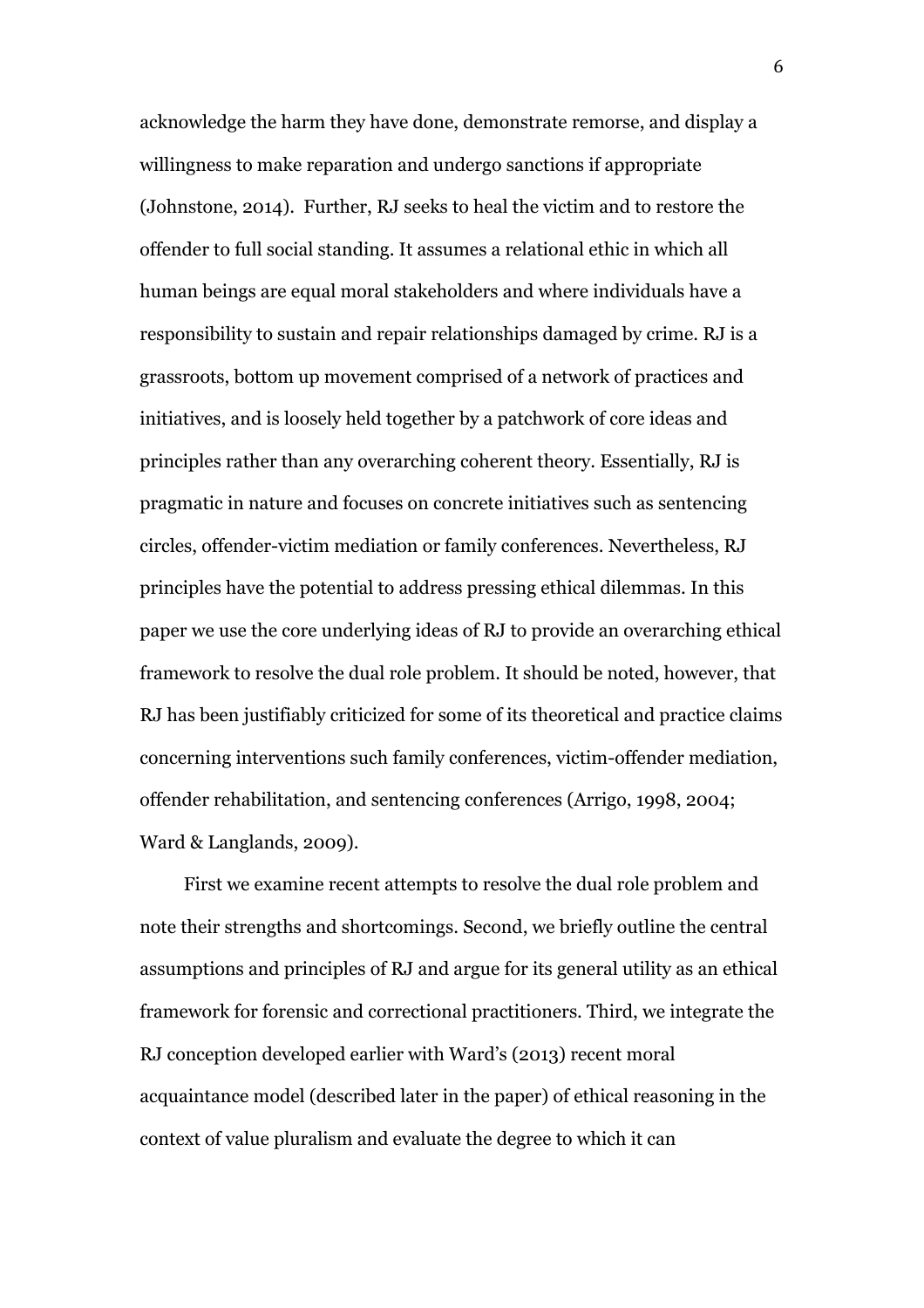satisfactorily address the dual role problem. Finally, we conclude with implications for future practice.

#### APPROACHES TO THE DUAL ROLE PROBLEM

Ethical solutions to the dual role problem evident in the correctional and forensic literatures essentially follow the relationship trajectories described above: (a) the practitioners' relationship with the offender; (b) the practitioner's relationship to the community and criminal justice system (including the victim); and to a lesser extent, (c) the offender's relationship to the community and criminal justice system (including victims). There are four key approaches to the dual relationship problem: single ethical code approaches that focus on either (1) mental health or (2) the criminal justice system; (3) hybrid models that attempt to combine single ethical codes; and (4) procedural models that adopt a practitioner interactive model of ethical reasoning.

#### SINGLE ETHICAL CODE: MENTAL HEALTH

In his recent paper Ward (2013) argues that when the *primary*  professional relationship is between a practitioner and an offender it is typically structured by a health oriented code of ethics. More specifically, he states:

..the default position concerning the dual relationship problem is that traditional professional codes of practitioners (whether psychiatrists, psychologists, social workers, etc.) can satisfactorily resolve any ethical conflicts encountered when working in forensic or correctional contexts.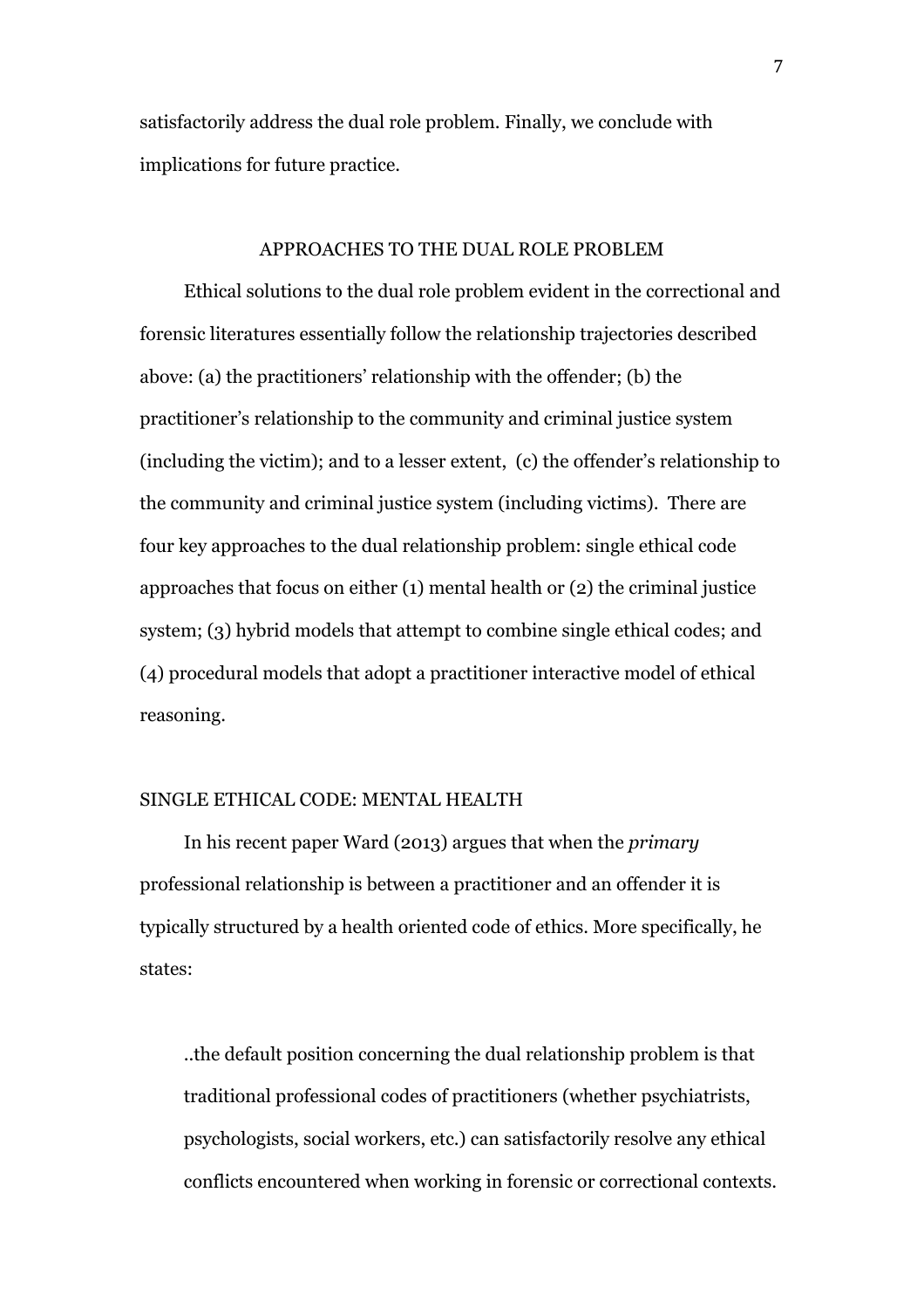(p. 95)

It is simply assumed that the ethical principles and standards contained in professional codes can provide adequate ethical guidance for all assessment and intervention tasks likely to be undertaken. It is taken for granted that conflicts will occur between principles *within* the code used (e.g., between prioritization of client need and minimization of harm to others). This approach centers on how best to meet a client's core interest while minimizing harm to his or herself and others. While concern for the well-being of members of the community is certainly explicitly considered, it functions more as a side constraint rather than a central focus. Thus, using this approach, the principles of beneficence (i.e., promoting the client's good), nonmaleficence, (i.e., doing no harm), autonomy (i.e., respecting clients' personal wishes and priorities), and justice (ensuring clients receive their fair share of programme resources and are not unjustifiably discriminated against), if moderated by considerations of risk and general balance, can help practitioners to undertake risk assessments or treatment in ways that are ethically justified.

However, there are three major problems with guiding forensic and correctional practice with reference to single mental health professional codes. First, in practice, a primary aim within correctional and forensic settings is to assist offenders to reduce or eliminate their predispositions to harm others. It is not a peripheral aspect of work with offenders at all (Appelbaum, 1997; Gannon & Ward, 2014). Second, this approach fails to fully acknowledge the moral dimensions to rehabilitation practice. For example, offenders undergo punishment alongside attending programmes. In fact,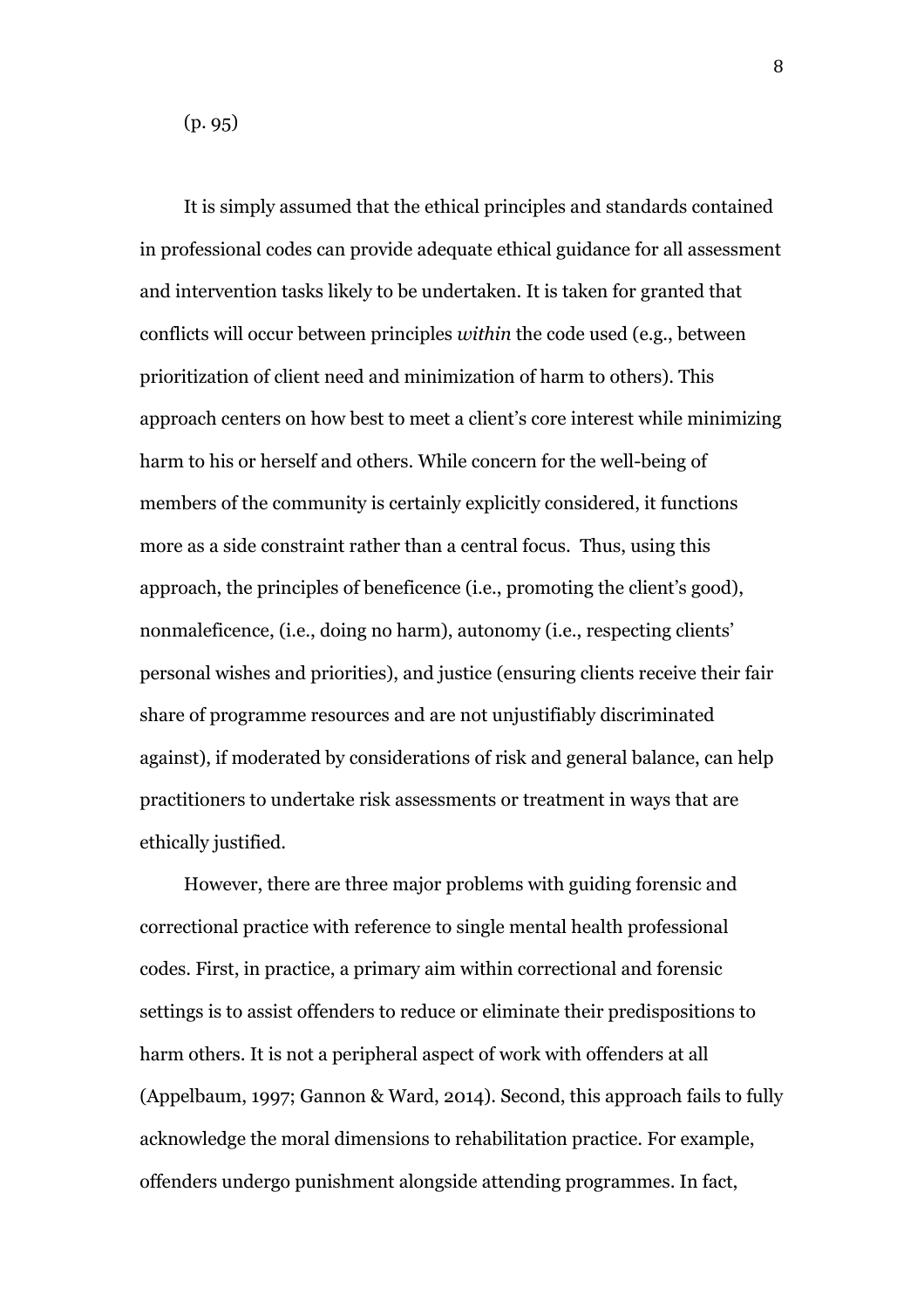theorists such as Glaser have argued that sex offender treatment is ethically more defensible if reconceptualized as punishment (Glaser, 2003). Third, the single mental health professional code 'solves' the dual role problem by neglecting practitioners' relationships with the criminal justice system and community, as well as offenders' relationships with victims.

#### SINGLE ETHICAL CODE: CRIMINAL JUSTICE

According to this perspective, a specialized criminal justice ethical code should guide assessment and treatment of offenders. The exact nature of the code will depend on the particular task and organization in question. For example, following a conceptual appraisal of contemporary forensic practice more specifically, the provision of expert psychiatric advice to the courts - Paul Appelbaum (1997) formulated two forensic ethical principles for forensic psychiatrists operating as expert witnesses that he argued reflect actual practice: (1) *truth telling* (i.e., striving for objectivity and presenting evidence based on reliable and valid methods and theories); and (2) *respect for persons* (i.e., transparency with the defendant through conceding that the fundamental client is the court). A strength of the criminal justice, single code model is that it takes the requirements of the criminal justice system and the concerns of the community seriously and thus bases its ethical code on issues of community protection and risk management. However, its major weakness is that it simply ignores the practitioner-offender role of the tripartite set of relationships implicated in forensic and correctional work. Furthermore, as Ward (2013) states, adopting such a code, "runs the risk of alienating psychiatrists (and other forensic and correctional practitioners) from their traditional roots as healers" (p. 96).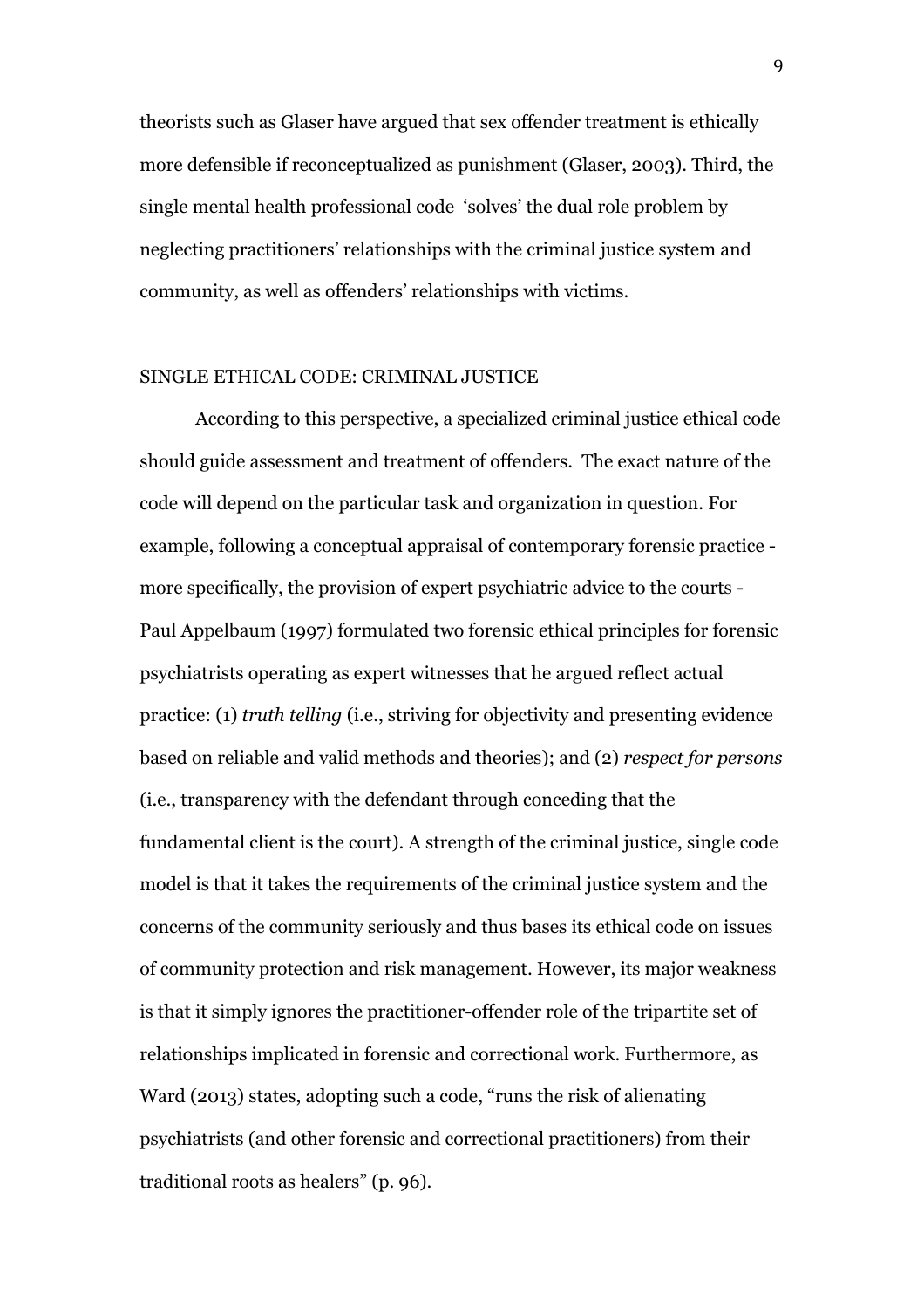#### HYBRID ETHICAL MODELS

The above brief description and evaluation of the two major approaches to addressing the ethical challenges of forensic and correctional practice illustrates that each fails to do justice to the complexities of practical work in correctional and forensic settings. In response to this lack of scope, some theorists have developed *hybrid* ethical models to address the dual role problem, essentially combining the values underpinning each role (i.e., client well-being and need as well as community protection). A promising example of a hybrid ethical approach is Philip Candilis's (2009) *robust professionalism framework*. According to Candilis, forensic and correctional practitioners need to carefully consider the viewpoints of all key stakeholders associated with a particular issue and any assessment or treatment process should result in outcomes that reflect these varying interests in a balanced way. More specifically he stated that robust professionalism, "recognized the formative influence of personal values, the salience of personal identity in one's work, and the connection of personal and professional identities" (p. 431).

A unique strength of the Candilis model is the way all three sets of relationships are identified as important and worthy of explicit consideration. Further, attention to the personal narratives and life histories of the key stakeholders promises to avoid simplistic stereotyping and the resulting dismissal of individuals' legitimate concerns. However, despite these strengths Candilis does not provide guidance on how to actually incorporate the different perspectives in the assessment and treatment process. As Ward (2013) states: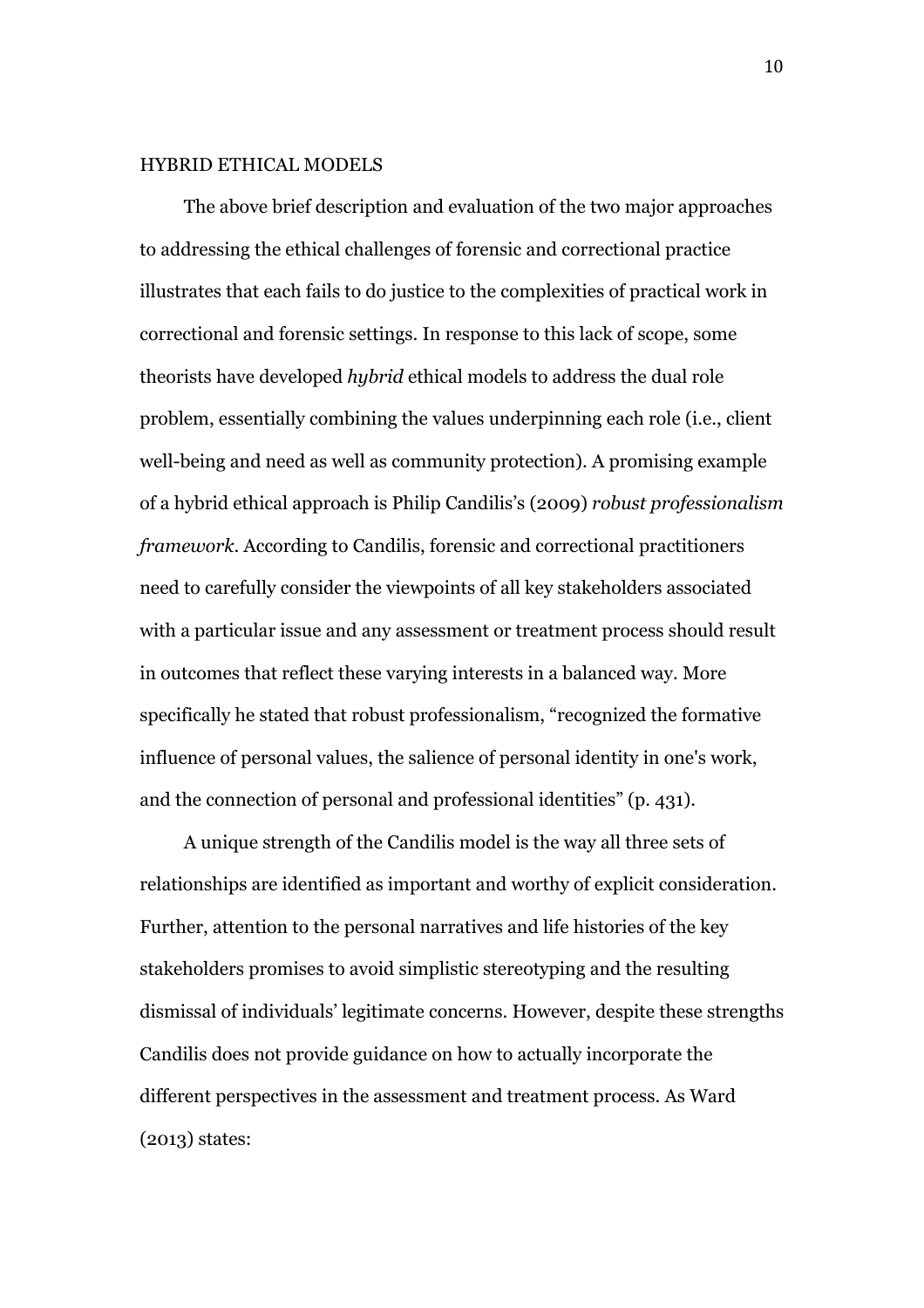Most pressing is a failure to outline a procedure for implementing the model in practice situations. While the concept of robust professionalism with its call to integrity and attention to personal narratives is a necessary element of ethical assessment and treatment, it is not sufficient (p. 97).

#### A RELATIONAL APPROACH: THE MORAL ACQUAINTENCE MODEL

Ward (2013) has recently proposed a procedural/relational model of ethical reasoning to assist forensic and correctional practitioners to resolve conflicts associated with dual role problems. In his paper he stated:

Ethical focus should be on relationships as well as principles and norms such as rights and duties. Furthermore, it is important to acknowledge the dignity of others, and not to act in ways that are disrespectful and that denigrate their status as fellow human beings. Finally, the details or stories of individuals' lives ought to be the focus of moral decisions rather than simply abstract principles or norms (p. 98).

According to Ward, respect for the high moral *status* of each person involved in any particular assessment or treatment situation should underpin forensic practice. While an offender may have committed an offence that affects their moral standing in the eyes of many community members, their basic worth or moral status remains unaffected (Ward & Syverson, 2009). Ward suggests that practitioners should work on the assumption that all of the criminal justice key stakeholders are more likely to be *moral acquaintances* (i.e., have some overlapping values based on training, experience, and core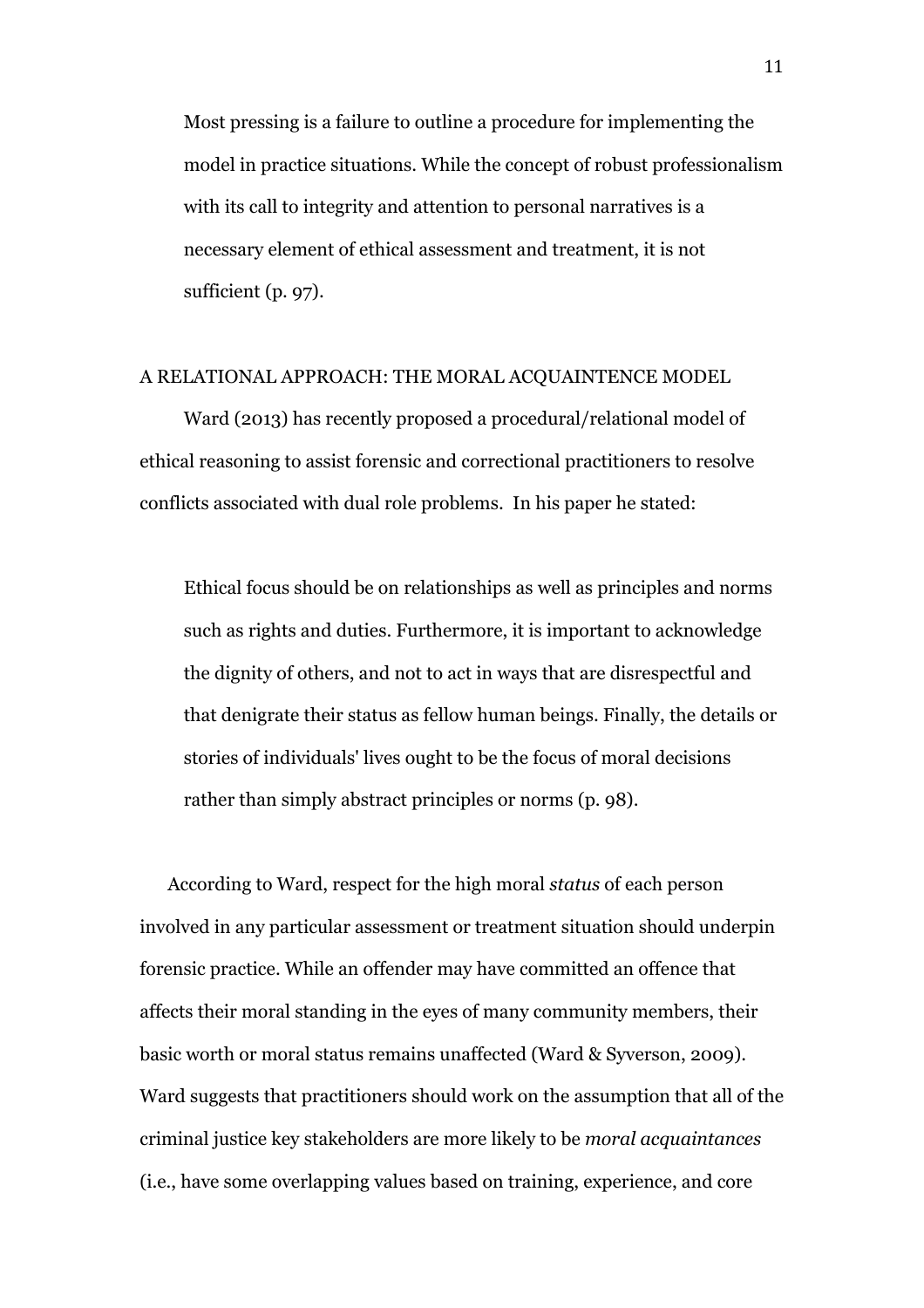human interests) rather than *moral strangers* (i.e., have no or few values in common). Practitioners should look for commonalties when faced with assessment and/or treatment situations where the various stakeholders have different priorities. According to Ward's (2013) moral acquaintance model there should be six phases involved in decision-making when confronted with a dual role problem (also see Hanson, 2009). If the model is applied systematically it is possible to ensure that the third and often neglected aspect of the dual role problem (i.e., the relationship between offender and victim) is attended to. Attendance to all six phases in conjunction with assuming a flexible relational ethical perspective should help practitioners to address dual role problems more effectively. There is no a priori *guarantee* of arriving at a mutually acceptable, ethically justified plan of action; it is simply more likely. The six phases, as described by Ward (2013) are to:

- 1. Clearly describe and identify the practice task and relevant ethical issues. To take note of factual errors and correct them.
- 2. List individuals who ought to be participants in the discussion of the forthcoming practice task. Typically this would involve offenders, practitioner(s) and members of the community and criminal justice system. Victims may be actively involved, and certainly, their interests ought to be explicitly taken into account, probably in the form of risk related concerns.
- 3. Formulate a brief narrative of all relevant individuals' circumstances, perspectives, and contributions, and take note of any formal or informal role in the practice task in question.
- 4. Look for any shared ethical and well-being related norms across the

12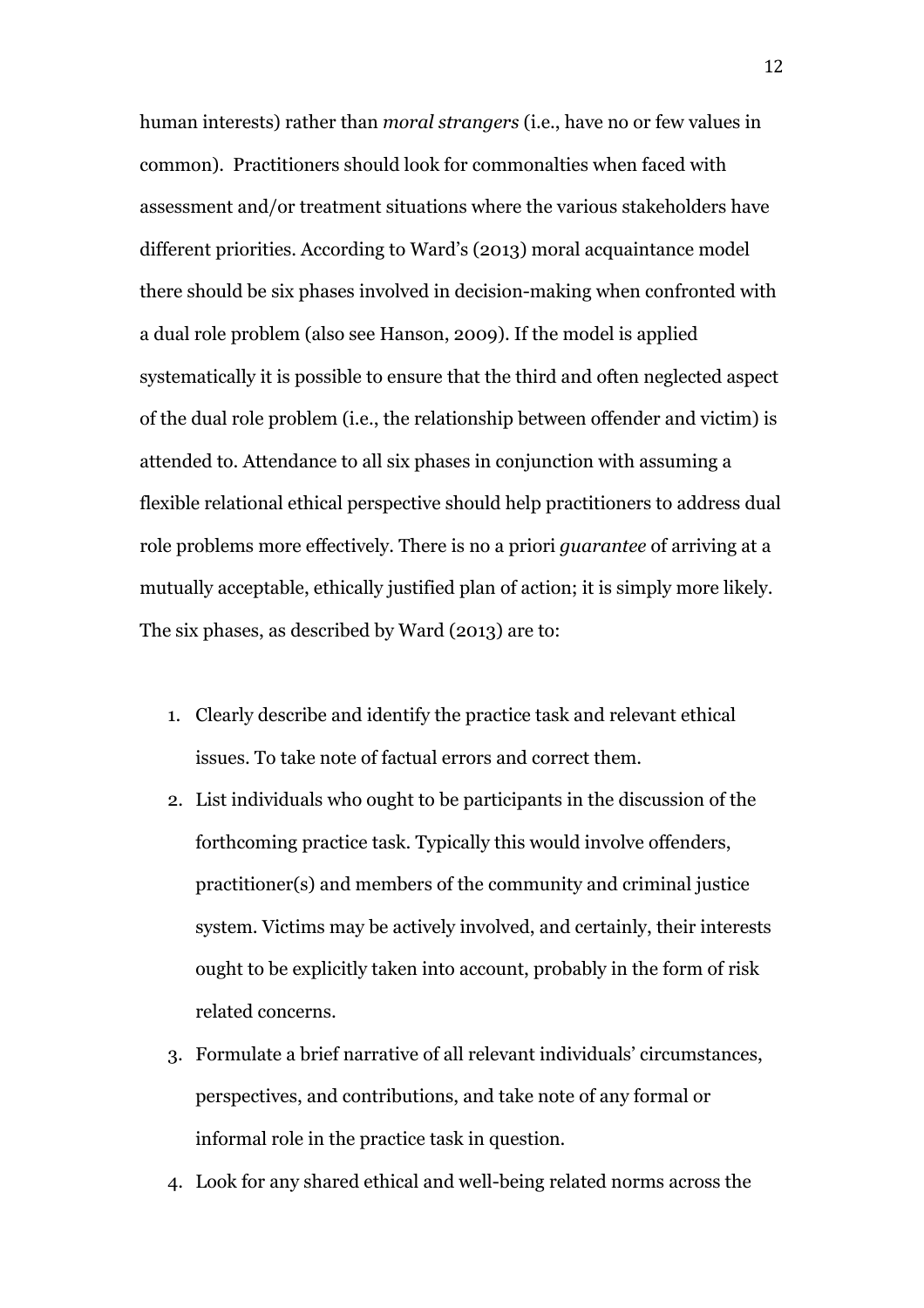different participants in the case in question (i.e., search for any possible moral acquaintance).

- 5. Identify shared norms and apply them to the case, using techniques such as specification (i.e., applying abstract principles to concrete rules for specific situations) and balancing, and construct an agreed action plan for the case in question. It is important to make sure that the participants can justify the plan arrived at within their own set of norms. This points to the need for a minimal degree of rationality: taking into account the relevant facts, constraints, and making sure there are no obvious inconsistencies in each individual's argument and conclusion.
- 6. If the proposed plan can be justified within the different ethical codes/sets of norms, implement it and evaluate its effectiveness.

While Ward's moral acquaintance model has the advantages of being able to incorporate all three key relationships evident in forensic and correctional practice it does not fully specify an underlying ethical justification or theory. The appeal to relationship ethics to justify the set of procedures is attractive but lacks detail. In addition, it fails to fully elucidate the complex normative nature of forensic and correctional practice; the fact that there are strong moral overtones associated with issues of punishment and accountability as well as prudential concerns for the interests of offenders that are clearly relevant to treatment, social reentry, and desistance.

## RESTORATIVE JUSTICE AS AN ETHICAL FRAMEWORK FOR CORRECTIONAL PRACTICE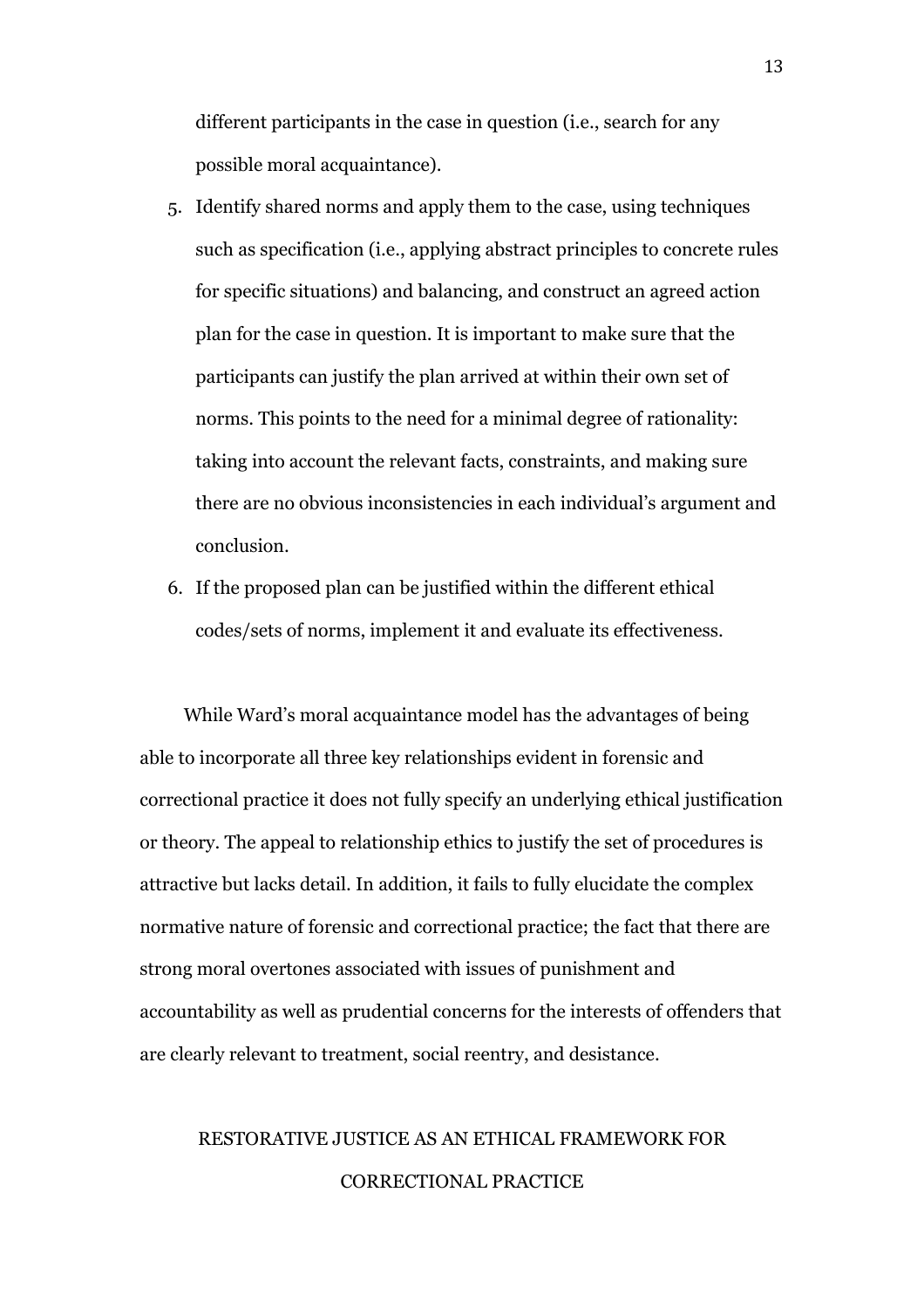To recap, forensic and correctional practitioners work in an ethically complex and challenging environment characterized by dual roles and multiple sets of obligations. While ethical theories formulated to deal with the problem usually take into account the practitioner-offender and practitioner-*third person* relationships (community, criminal justice system, victims etc.) they have all missed the third one, namely, the relationship between the offender and his or her victim(s). This is a significant omission as it fails to come to terms with the normative backdrop of work in the criminal justice system, and associated issues such as punishment, accountability, remorse, reconciliation, and moral repair. In our view, a major reason for this omission is the lack of a broad ethical framework focused on justice related concerns. Akin with other professionals (i.e., Candilis, 2009), we suggest that three sets of core relationships should be kept in mind when working with offenders. In a recent groundbreaking paper Gwen Adshead (2014) explored the ethical and practice implications of different conceptions of justice. While she made reference to RJ, she did not use it to provide an ethical framework to address issues such as the dual role problem. We believe that RJ can function as a preliminary ethical framework to alleviate problems associated with dual roles. Having said this, we are aware that RJ has been the subject of legitimate criticisms concerning its theoretical vagueness, dubious practice assumptions, and lack of clarity concerning ethical reasoning processes (Arrigo, 1998, 2004; Ward, Fox, & Garber 2014). However, in our view it can potentially provide a useful cognitive tool with which to incorporate the different types of relationships implicated in crime, and in its subsequent management.

RESTORATIVE JUSTICE: BASIC PRINCIPLES AND ASSUMPTIONS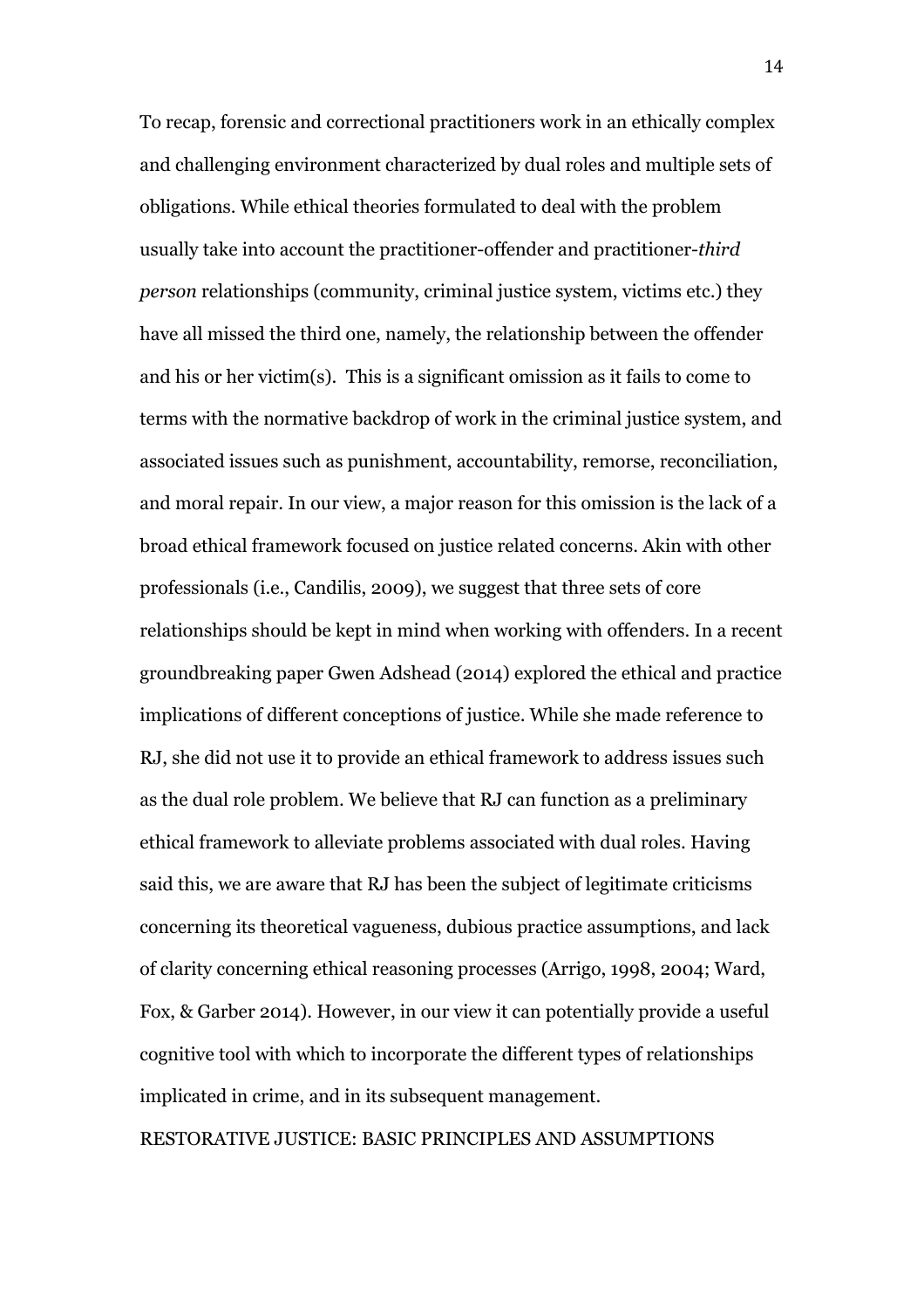RJ sets out the conditions for an effective and ethical response to crime based on the view that criminal activity damages important social relationships (Walgrave, 2008; Ward et al., 2014; Zehr & Toews, 2004). RJ's overall goal is to repair the rupture created by crime by asking offenders to recognize the harm they have done, demonstrate remorse, and display a willingness to make reparation and accept sanctions if appropriate. It seeks to heal victims and to restore offenders to full social standing once the process of moral repair has been undertaken (see below). Importantly, research shows that RJ reduces reoffending and results in high levels of both victim and offender satisfaction (Latimer, Dowden, & Muise, 2005; Shapland, Robinson, & Sorsby, 2011). RJ assumes the validity of a relational ethic in which all human beings are stakeholders and where individuals have a responsibility to sustain and repair relationships damaged by crime. It is underpinned by a number of so called restorative values such as human dignity and respect, compassion, reciprocity, honesty, humility, interconnectedness, accountability, empowerment, hope, truth, empathy and mutual understanding (Ward et al., 2014).

Thus, according to Walgrave, RJ is "an option for doing justice after the occurrence of an offence that is primarily oriented towards repairing the individual, relational, and social harm caused by that offence" (Walgrave, 2008, p. 21). Zehr and Mika (1998) outline three core RJ principles that exemplify the core ideas in this definition. First, criminal conduct violates both people and their relationships with one another. Such violation harms all of the key stakeholders in crime**—**victims, offenders, and communities whose needs therefore ought to be actively addressed through a restorative process of some kind. Second, crime results in both obligations and liabilities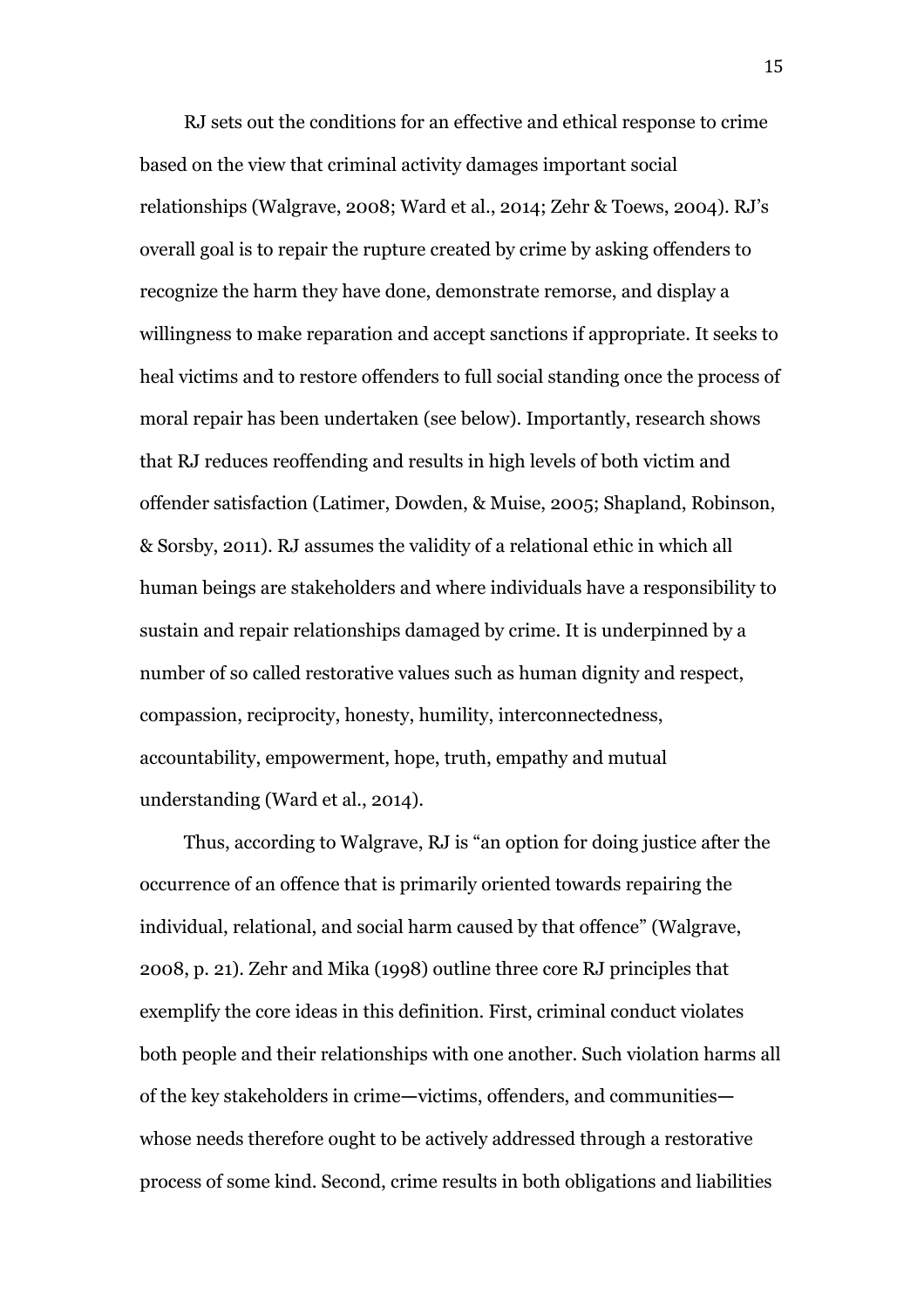for offenders. The offender is obliged to take responsibility for the crime and attempt to repair the harm caused. The major intention behind holding offenders accountable is to achieve reparation rather than to simply punish them (Ward, 2013). The community is obliged to support both the victim and the offender in dealing with the effects of the crime. Third, the purpose of RJ is to facilitate community healing by repairing the harm that results from crime, more specifically, the fractures within relationships between victims, offenders, and the community that inevitably occur following offending.

There is some conceptual overlap between the basic ideas and values comprising RJ and a set of ethical ideas and practices termed *moral repair*  (Walker, 2006). Walker (2006) states that moral repair is "restoring or creating trust and hope in a shared sense of value and responsibility" (p. 28) following the experience of intentional and unjustified harm at the hands of another person or persons. According to Walker, there are a number of core tasks encompassed by moral repair including placing responsibility on the offender, acknowledging and addressing the harm suffered by the victim, asserting the authority of the norms violated by the offender and the community's commitment to them, restoring or creating trust among the victims in the relevant norms, and reestablishing or establishing adequate moral relationships between victims, wrongdoers, and the community. The concept of moral repair is largely implicit in the central assumptions and principles of RJ. However, in our view, when this idea is made more explicit, RJ framework becomes a more powerful *ethical* tool.

## THE RESTORATIVE JUSTICE INFORMED MORAL AQUAINTANCE APPROACH AND THE DUAL RELATIONSHIP PROBLEM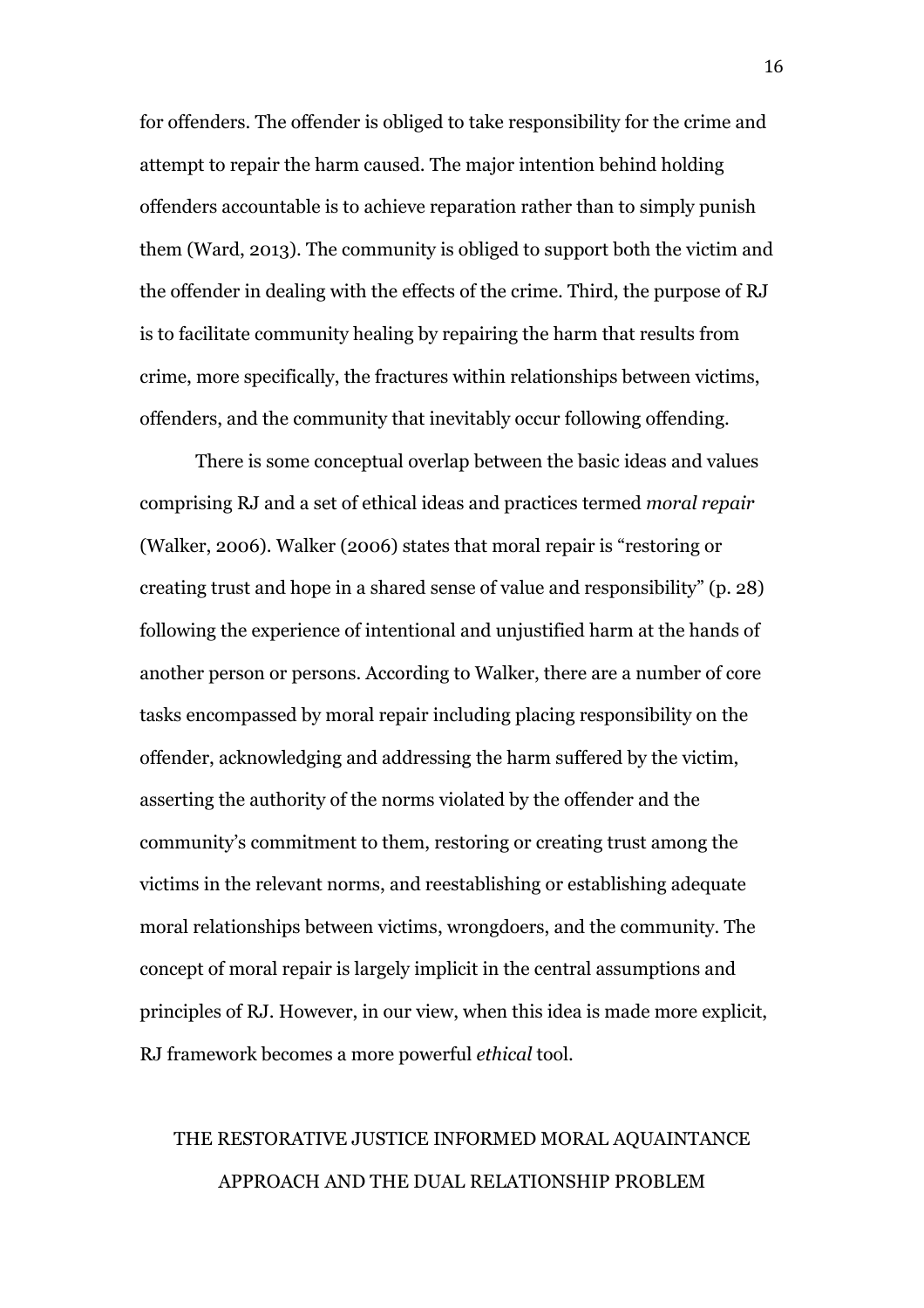A RJ ethical framework is able to deal with risk and offender welfare issues in a coherent way, and therefore provides a useful framework for addressing dual role problems as well as other ethical problems unique to the criminal justice system. In our view ethical problems *unique* to forensic and correctional practice all have their origin in the dual role problems and the tensions between the three sets of relationships outlined earlier (Ward, 2013). The three sets of relationships implicated in criminal justice matters are all covered by RJ principles and assumptions along with the concept of moral repair (see below). The moral acquaintance model previously outlined by Ward (2013) provides a set of procedures for working through conflicting aims and values created by the dual role problem, which we propose can be firmly anchored in the relational RJ framework. From a RJ viewpoint all individuals living together within a community implicitly or explicitly share norms that reflect equal dignity/status and specify duties and obligations (as well as liabilities). This status is foundational and expresses the aim of ethical systems constructed to regulate relationships between people that are designed to safeguard individuals' core interests, and by doing so, regulate social relationships.

When a crime has occurred, using the RJ informed moral acquaintance approach, the three sets of key stakeholders possess the following ethical duties and entitlements with respect to the RJ identified goal of moral repair:

1. **Offender**: (a) *Entitlements*: these include being given the ethical space to do the above. In reality this would mean being treated respectfully and having the chance to enter into a dialogue with members of the community and possibly victims. In addition, in order to 'make good' and engage in a process of self-reform

17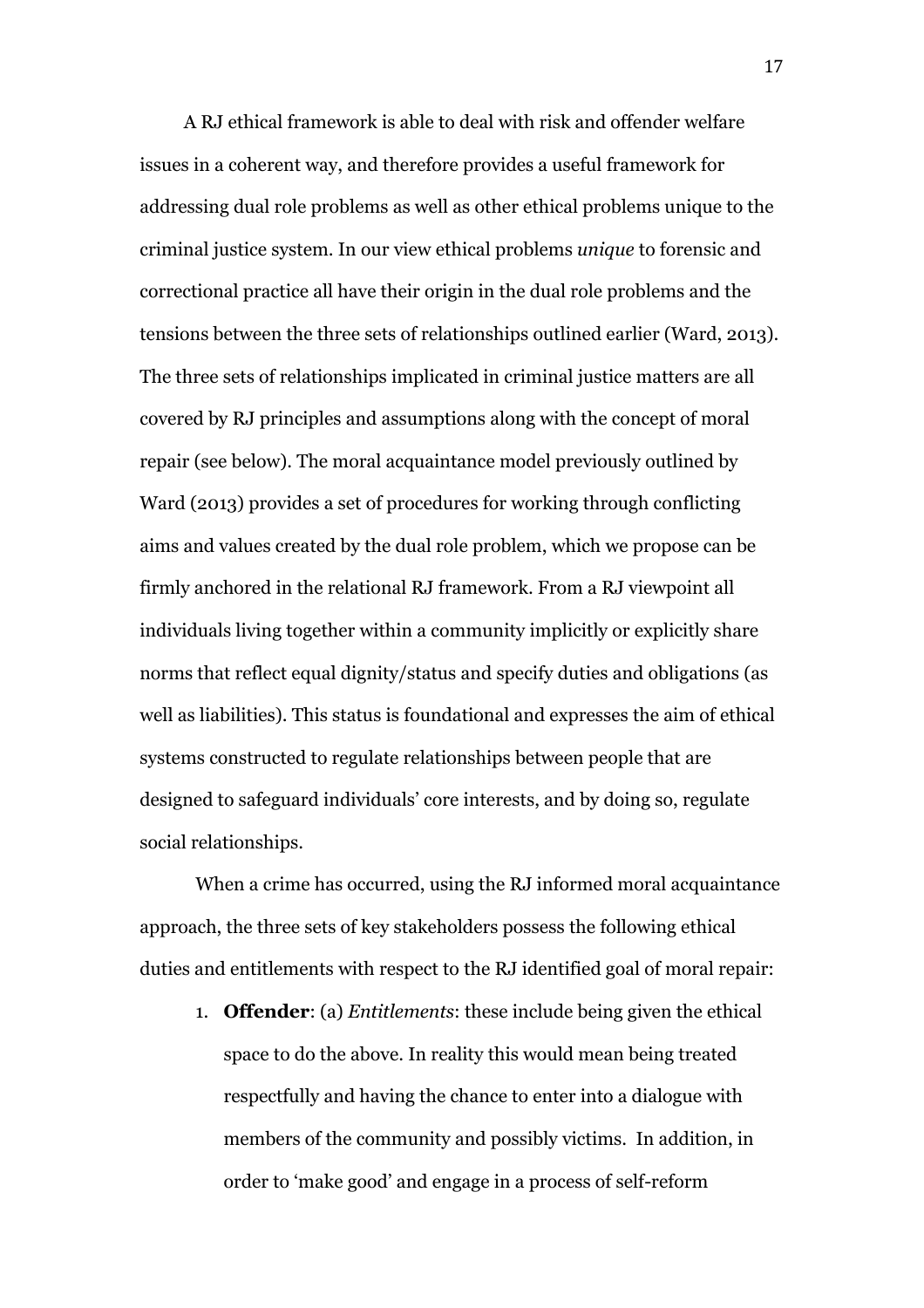offenders are likely to require psychological and/or social assistance from the state and community, and be given the opportunity to live more fulfilling and prosocial lives (Ward & Maruna, 2007). The opportunity to take part in intervention programs is likely to lower risk; in line with victims and communities' expectation of personal reform; and (b) *Duties*: to acknowledge the harm done to others and the norms violated by his or her actions. Ideally, he or she would experience feelings of guilt/remorse and seek reconciliation with the community (and possibly the victim) by accepting the sanctions or compensation decided on by the community (most probably by the court.

2. **Victims**: (a) *Entitlements*: Victims of crime are entitled to an acknowledgment by the state (including the practitioner), community, and offenders that important norms have been violated and that as a result they experienced significant unjustified harm at the hands of the offender (and possibly others via collusion or omission). Victims are also entitled to receive active support from the community and assistance in repairing any social and/or, psychological damage that has occurred as a result of the offense. If appropriate, offenders may contribute to the process of victim healing by way of restorative practices, such as conferencing, and the payment of compensation, etc. In any advent, the victim is entitled to expect that offenders will actively address their proclivities (i.e., reoffending risk and its associated characteristics) to commit offenses as part of an genuine expression of remorse and commitment to self-reform; and (b) *Duties*: as a member of the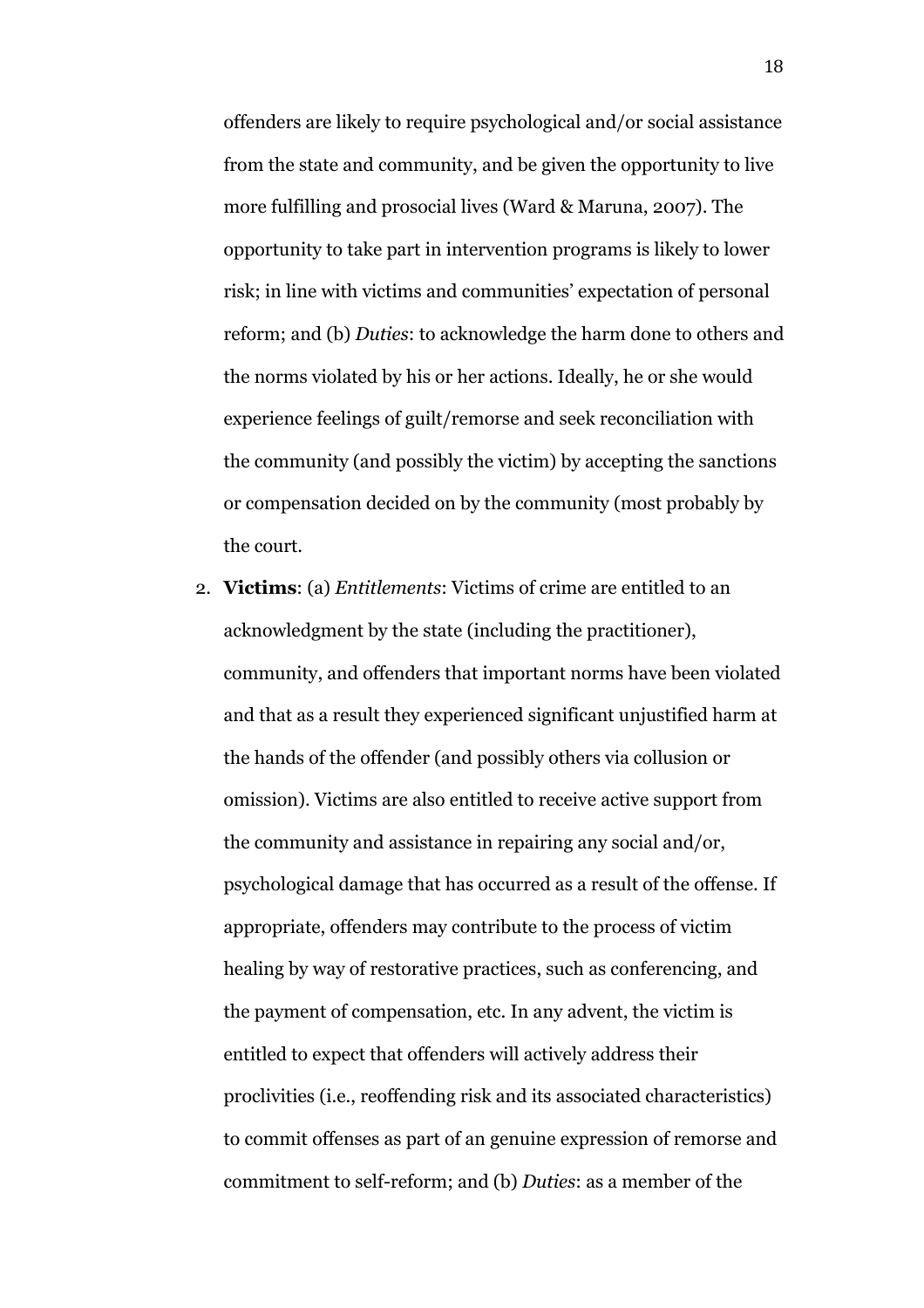community who is committed to shared norms victims should respect the processes associated with a RJ perspective – moral repair. Once offenders have suffered any sanctions and (if appropriate) participated in relevant RJ practices, victims should support their reentry and reintegration into the community. This does not mean that they should personally do so but that at least they will not seek to undermine this process.

3. **Community stakeholders and the State - including the practitioner** (a) *Entitlements*: The state and community can reasonably expect all members of the moral community to take responsibility for acquiring the relevant norms and the capacities to identify and act upon such norms, through the provision of responsible parenting, education, and social services. It is expected that both offenders and victims and other members of the community fulfill their duties as outlined above. Practitioners are entitled to have the ethical space to actively consider the interests of all three stakeholders in their assessment and treatment services– community, victims, and offenders. They should not be pressured to privilege risk assessment and management activities at the expense of offenders' legitimate needs for treatment programs and psychological resources (see Gannon & Ward, 2014), or to focus exclusively on the well-being of offenders at the expense of the community and victim interests; and (b) *Duties*: to actively work to ensure that ethical norms are understood and supported and, if violated, take the appropriate steps to repair any moral damage. For practitioners this means that in their work with offenders they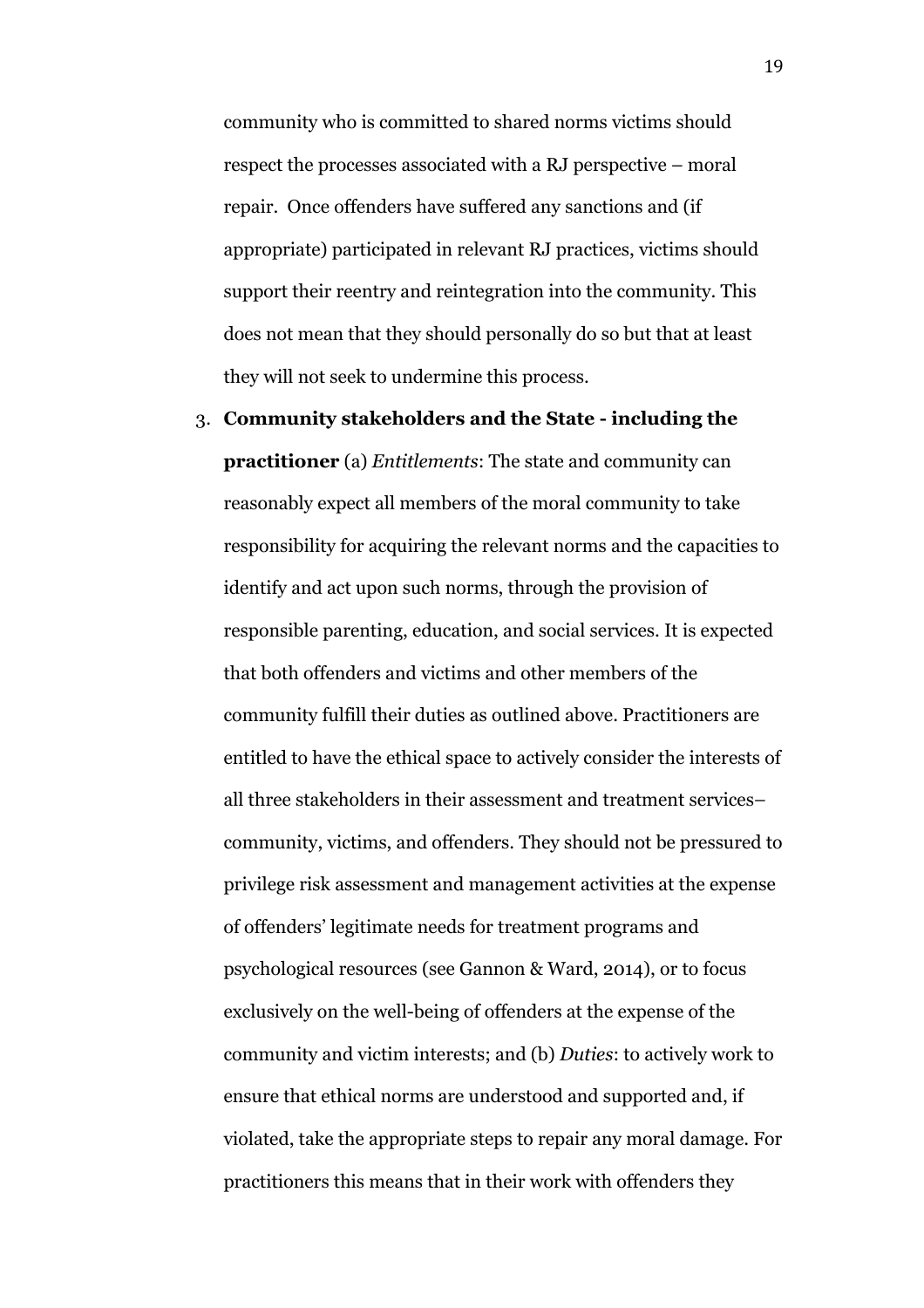should seek to assist them in the self-reform process and, by doing so, provide expert psychological services. From a broader community perspective, there is a duty to ensure that there are adequate resources in policing, legal processes, victim support, and rehabilitation for offenders including specific restorative initiative processes if appropriate. The community (and state) has the important role of social epistemic engineering—and ongoing monitoring—with respect to norm formulation, articulation, monitoring and enforcement

## IS THE DUAL ROLE PROBLEM ADDRESSED BY THE RJ INFORMED MORAL ACQUAINTANCE APPROACH?

How do the RJ ethical framework and the moral acquaintance model outlined above respond to the dual role problem, and importantly, how do they deal with the three significant aspects of this ethical issue outlined in the introduction of this paper? First, with respect to the issue of *value pluralism*, the relational nature of RJ and its grounding in multiple human interests and the need for social cooperation and mutual respect, means that there are no *overriding* values such as punishment, offender entitlements, or safety. That is, there are no master or premier values that trump all the others in ethically rich practice contexts or in disputes. There is an explicit commitment to dialogue with regard to the norms that a community operates by and the steps that should be taken when they are violated. All members of the community, with their varying interests, are considered to be of equal intrinsic value. If someone has committed a serious wrong, holding them to account may entail the infliction of sanctions and temporary restriction on some interests such as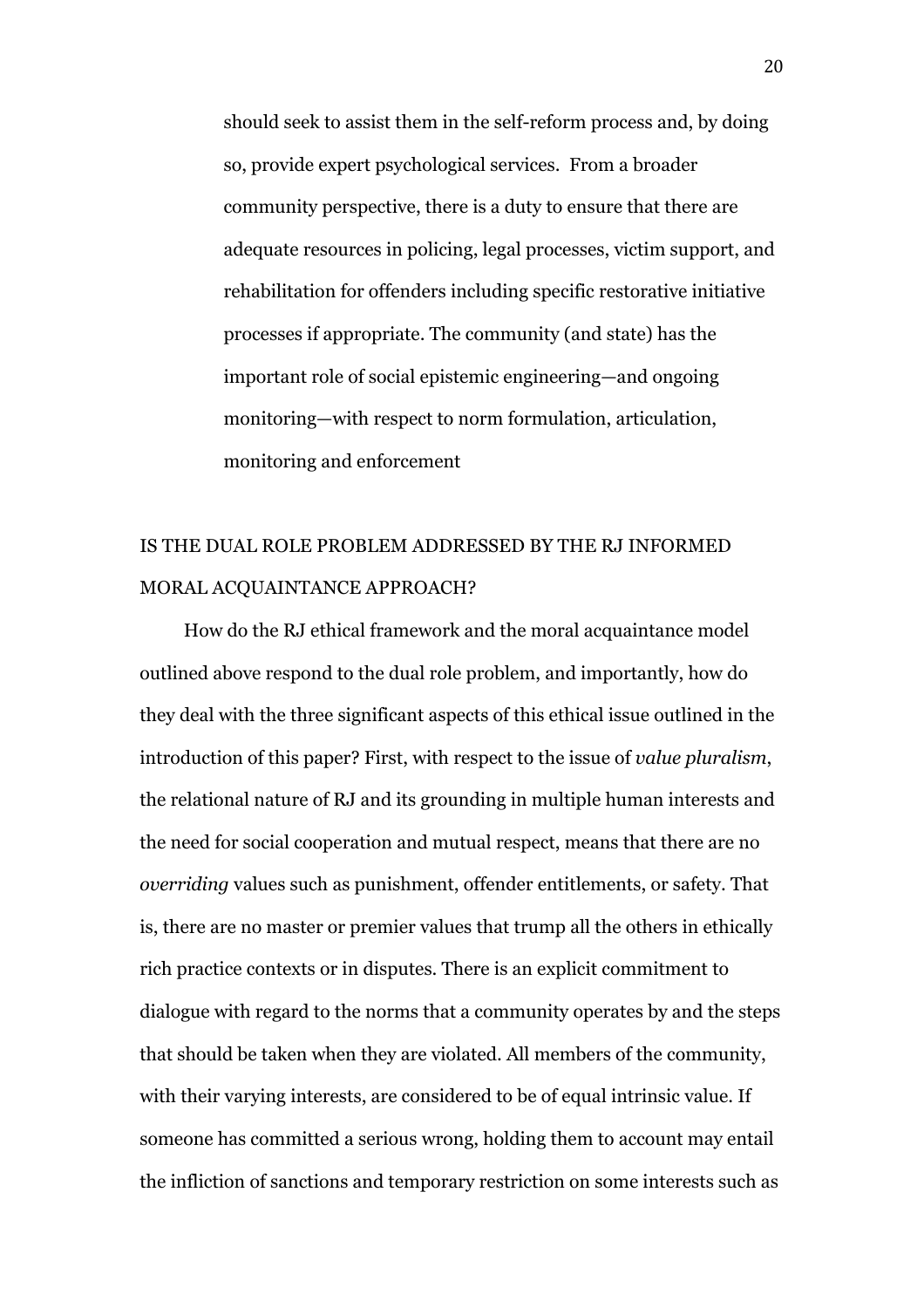liberty. However, the offender's journey towards release and social integration and the social and psychological capital required to make this possible, should be the focus of practitioner and state attention. Assuming the validity of ethical pluralism there is a danger that dialogue between stakeholders could merely harden positions. In the absence of epistemic virtues such as tolerance, openness to new ideas, curiosity, reflexivity, and personal integrity, individuals may speak past each other and remain captive to their own favored sets of ideas and norms (Arrigo, in press; 2013).

Second, an advantage of the RJ informed moral acquaintance approach is that all of the three major stakeholders operating in the criminal justice system are explicitly factored into practice decisions. It is tripartite in nature because of its emphasis on the central task of moral repair and aim of rebuilding damaged relationships between offenders, victims, and the community. Of course, the inclusion of all three sets of relationships in practice considerations increases the complexity of any subsequent dialogue and opens up the possibility of miscommunication rather than clarity. Third, once RJ assumptions and norms have been enhanced with the concept of moral repair we believe it can provide an overarching ethical framework to guide forensic and correctional practice. In particular, it is able to provide a more secure ethical footing with which to address the dual role problem. It can do this, because by virtue of its stress on repairing damaged relationships RJ explicitly incorporates the viewpoints and interests of all the key stakeholders and their respective relationships. It also grounds practice with offenders in the concept of moral repair and thus it is clear that clinicians' *primary* ethical responsibility in situations of direct conflict is to victims. However, because RJ takes the idea of offenders' self-reform seriously and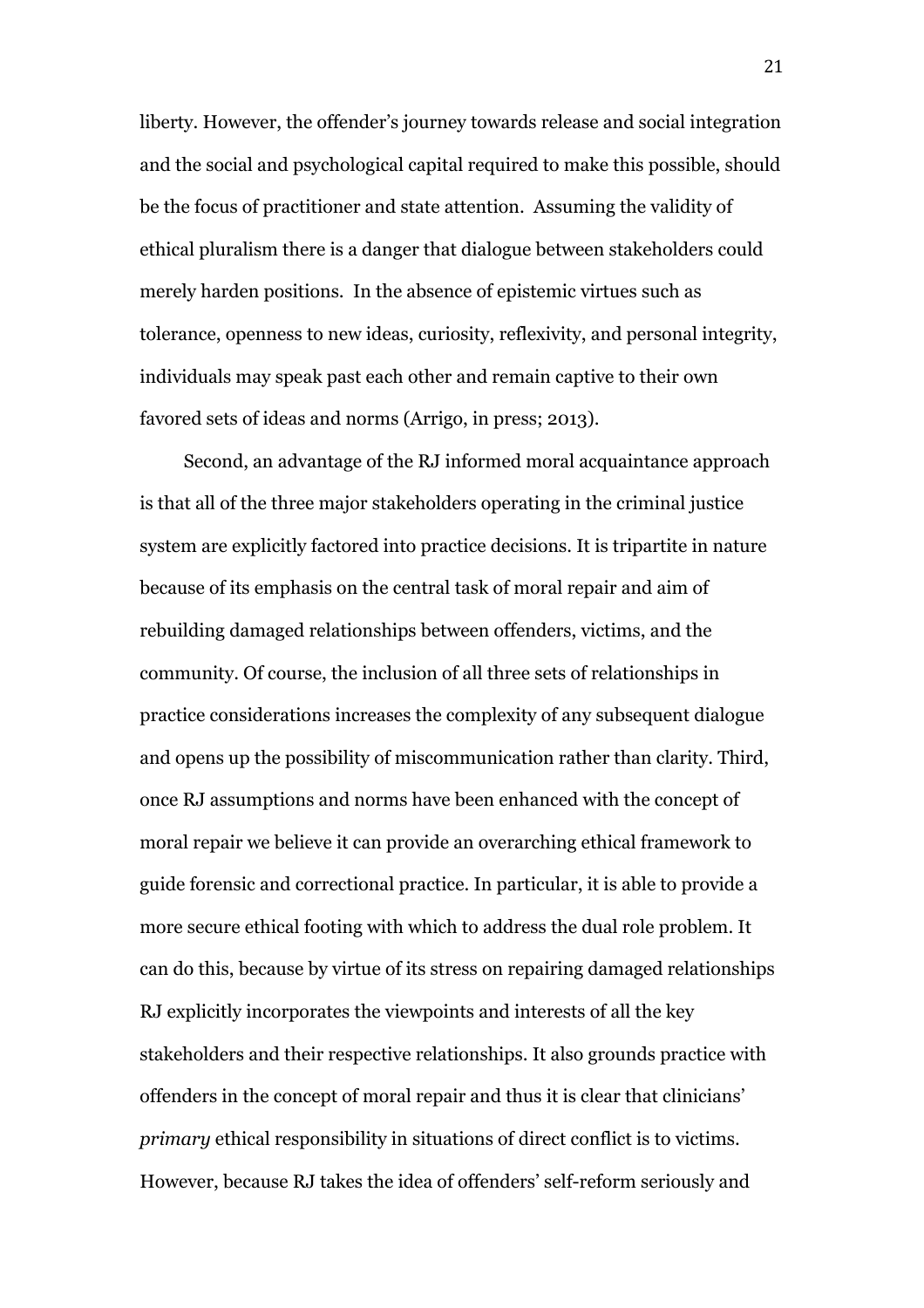also accepts their entitlement to have their voices heard and to be treated with respect, any interventions will be strength based in nature. This is partly a function of working with the moral acquaintance model which attempts to structure plans for resolving ethical disputes around common goals, in ways that all parties find acceptable and which are congruent with their core values (Ward, 2013). The emphasis of such plans will be on building internal and external capabilities and the reduction of risk as a consequence of this strategy, rather than simply targeting risk factors on their own.

But what about situations where one or more of the key stakeholders is not interested in adopting a RJ informed moral acquaintance perspective, does this undermine the approach? In our view it does not have to. In such circumstances a practitioner should still inquire into what is required for moral repair to occur, using the procedural model of ethical reasoning described earlier in the paper. He or she should ask questions such as the following. What resources does the offender need in order to modify his capacity for harmful actions? What kind of social opportunities and community services should be available to increase the chances of desistance occurring? What concerns need to be alleviated in order for victims to feel safe? While ideally victims, offenders, and community members will display the same level of commitment to repairing damaged relationships and meeting their obligations, it is not strictly necessary. Some type of restorative practices can occur as long as practitioners keep the RJ ethical framework in mind when assessing and intervening with offenders.

A final issue concerns the possibly pescriptive nature of the RJ informed moral acquaintance framework. While psychologists, psychiatrists, or social workers are likely to possess the necessary skills to enter into the type of

22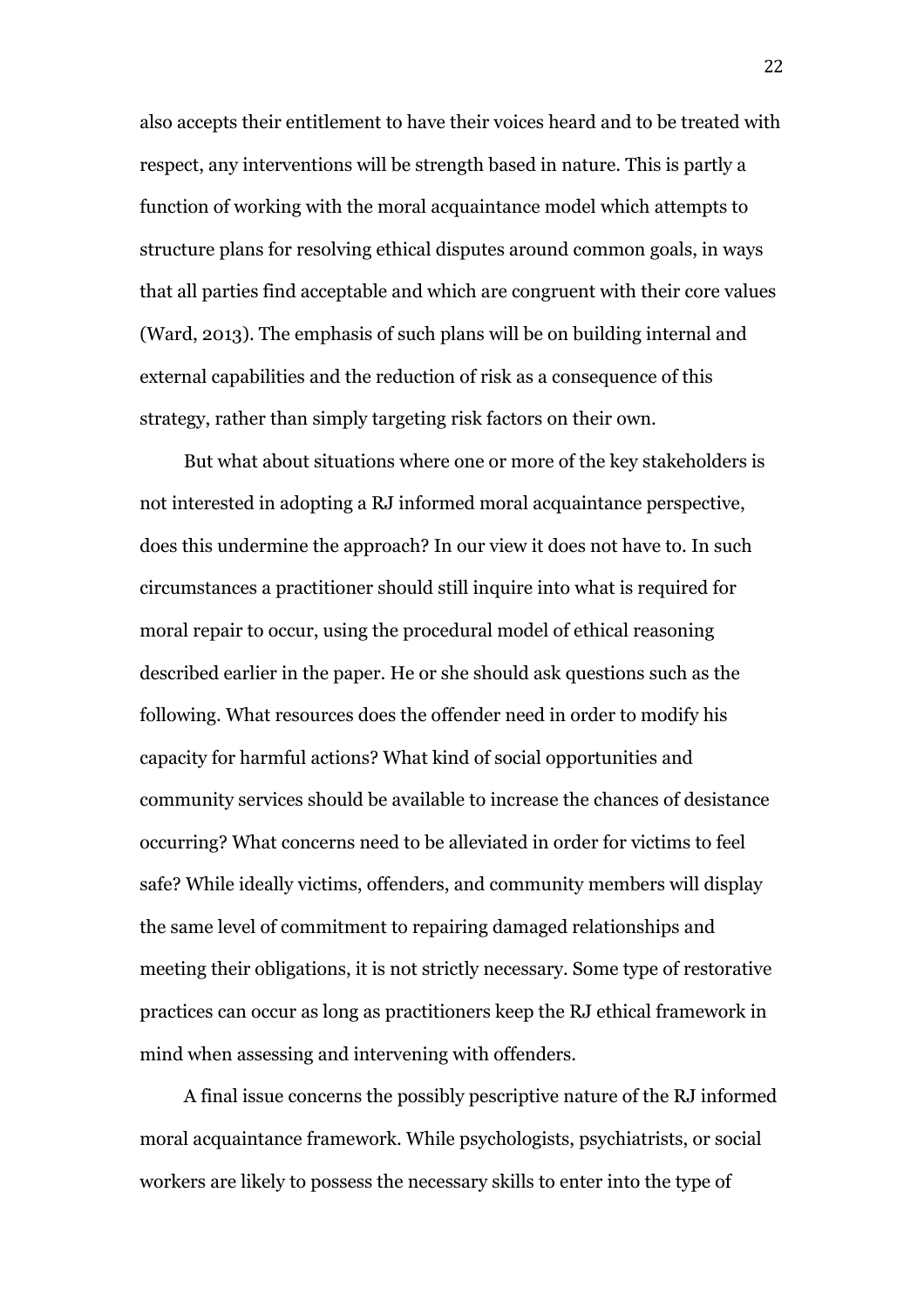dialogue outlined above this may prove a difficult task for typical RJ facilitators, who are typically volunteers and may not have mental health raining. The framework described in this paper is best conceptualized as a compass or set of guidelines for dealing with dual role challenges and would need to be fleshed out in different ways depending on the qualifications and training of the practitioners concerned.

#### **CONCLUSIONS**

The dual role problem is woven into the fabric of forensic practice and has proven difficult to address in a way that preserves the integrity of clinicians and the legitimate expectations of the community for safety. The solutions offered in the literature range from reductionist approaches to hybrid accounts containing both mental health and criminal justice values and practices in an uneasy alliance. In our view, an enrichment of the central principles and assumptions of RJ in conjunction with the concept of moral repair, and a procedural ethical model, provides a promising way to address this important ethical challenge. Once professionals accept that all criminal justice practices (e.g., sanctioning and rehabilitation) should directly contribute to the repair of damaged social relationships and therefore ought to take into account the various interests of the primary stakeholders, it will be much easier to work in ways that effectively balance care and protection goals.

From a clinical perspective, this requires that the aims of offender rehabilitation should go beyond risk management concerns and look more closely at what resources are necessary for offenders to engage productively in a self-reform process, and that relatedly, facilitate their subsequent social reintegration. The aim should be to repair damaged social relationships and restore trust in the norms that protect each persons' interests and those of

23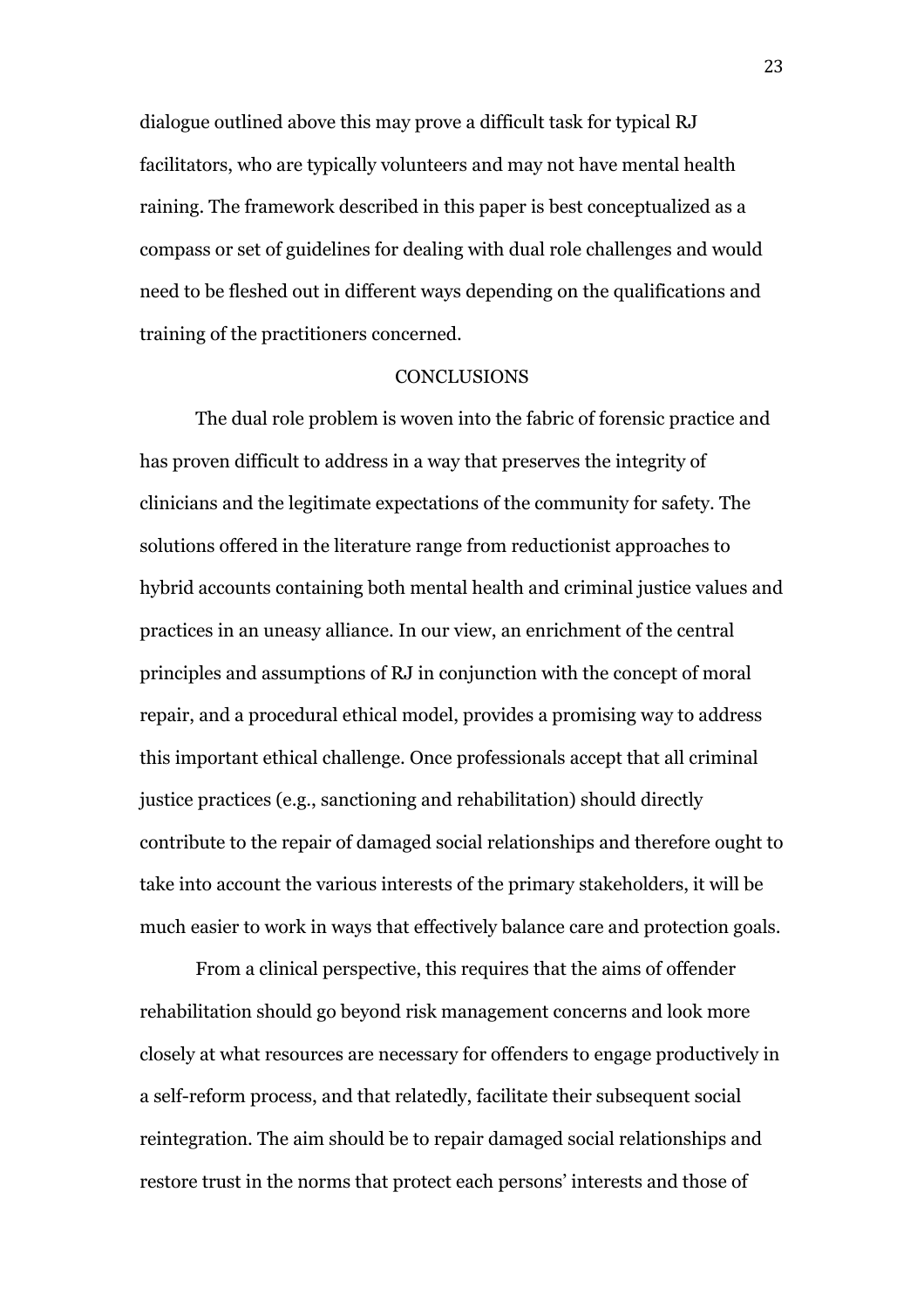others. In our interpretation, RJ principles are moral in nature and the concrete practice initiatives that arise from these ideas share their normative content.

Practitioners working with a RJ informed moral acquaintance ethical framework should find it easier to reconcile their duties to offenders, victims, and the community because their overall aim is to repair damaged relationships—using moral acquaintance principles—through assessment and program activities. Individuals occupying other roles within the criminal justice system can seek to meet the same goal through their own professional actions, whether they are teachers, correctional officers, tutors, administrators, or probation officers. The conceptual unit at the forefront of practice attention is the tripartite model of core relationships, not simply offenders, community or victims. If RJ informed ideas guide correctional and forensic practice, practitioners are less likely to become trapped within the cultures of health and criminal justice. Broadening the conceptual horizon should result in more nuanced and ethically responsible practice and less danger of moral distress and loss of professional integrity.

Despite the above positive features of an RJ perspective informed by the moral acquaintance model, it is important not to gloss over difficult normative issues such as values clashes at multiple levels (e.g., human rights versus professional ethical codes; personal values versus criminal justice norms), moral blindness, and difficulties translating abstract values into concrete plans. At the center of the dual role problem is value pluralism and the issue of competing and often conflicting role conceptions. Practitioners can be paralyzed by contrasting ethical duties and simply default to what they they are most familiar with. A fall back to what is familiar could reflect an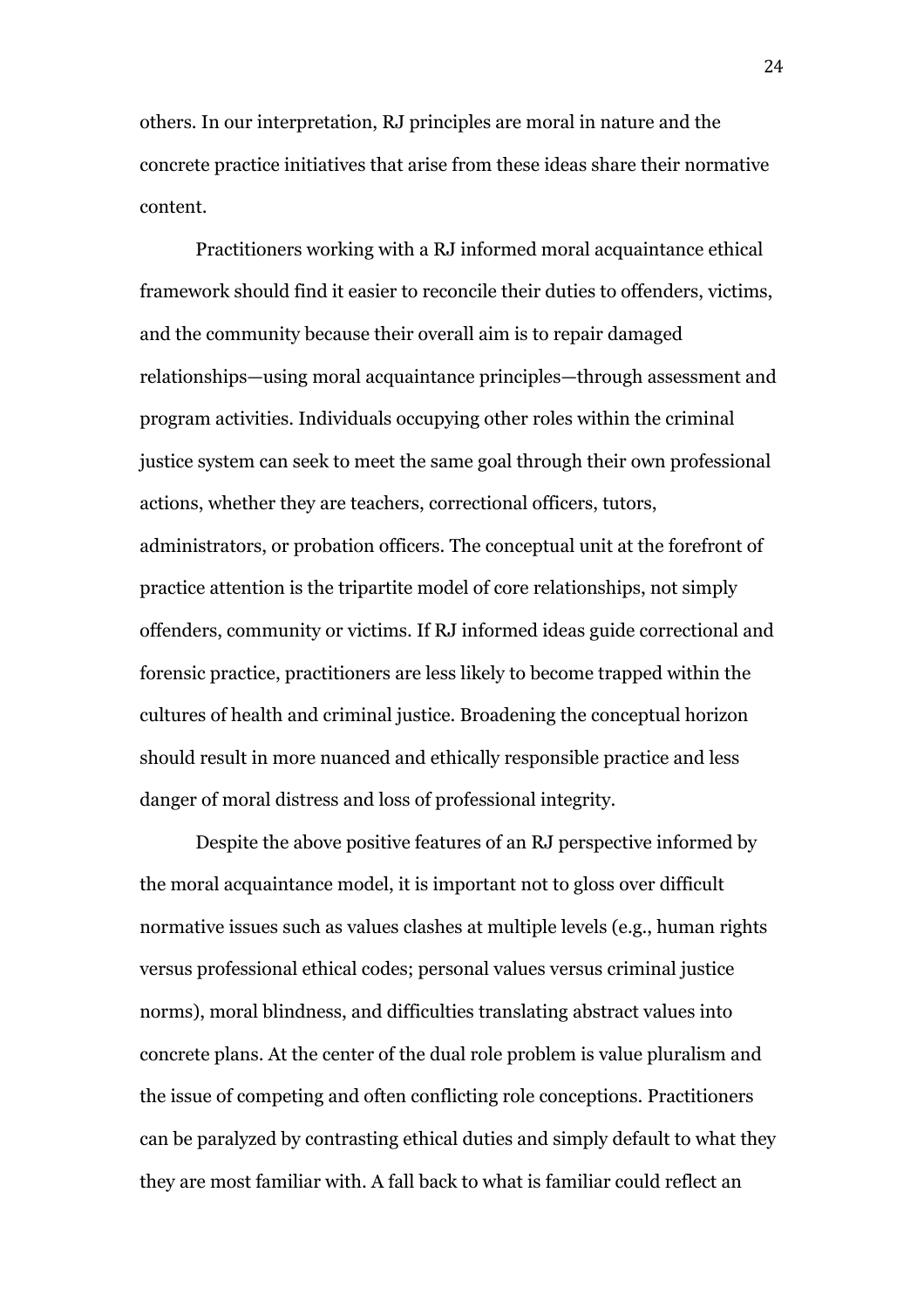understandable desire to escape from the aversive nature of cognitive dissonance or simply indicate uncritical acceptance of the professional (and political) status quo. While engaging in the kind of ethical reasoning outlined in this paper is demanding there are significant personal and professional rewards as well. By virtue of the focus on moral repair there is explicit concern for the interests of all members of the community and therefore less chance of unjustifiably overlooking the entitlements and duties of victims and offenders. If our responses to crime are to be ethical they need to be subtle, graduated, inclusive, and reflective. There is no room for myopia and formulaic thinking; it will deaden our ethical senses and harden our hearts.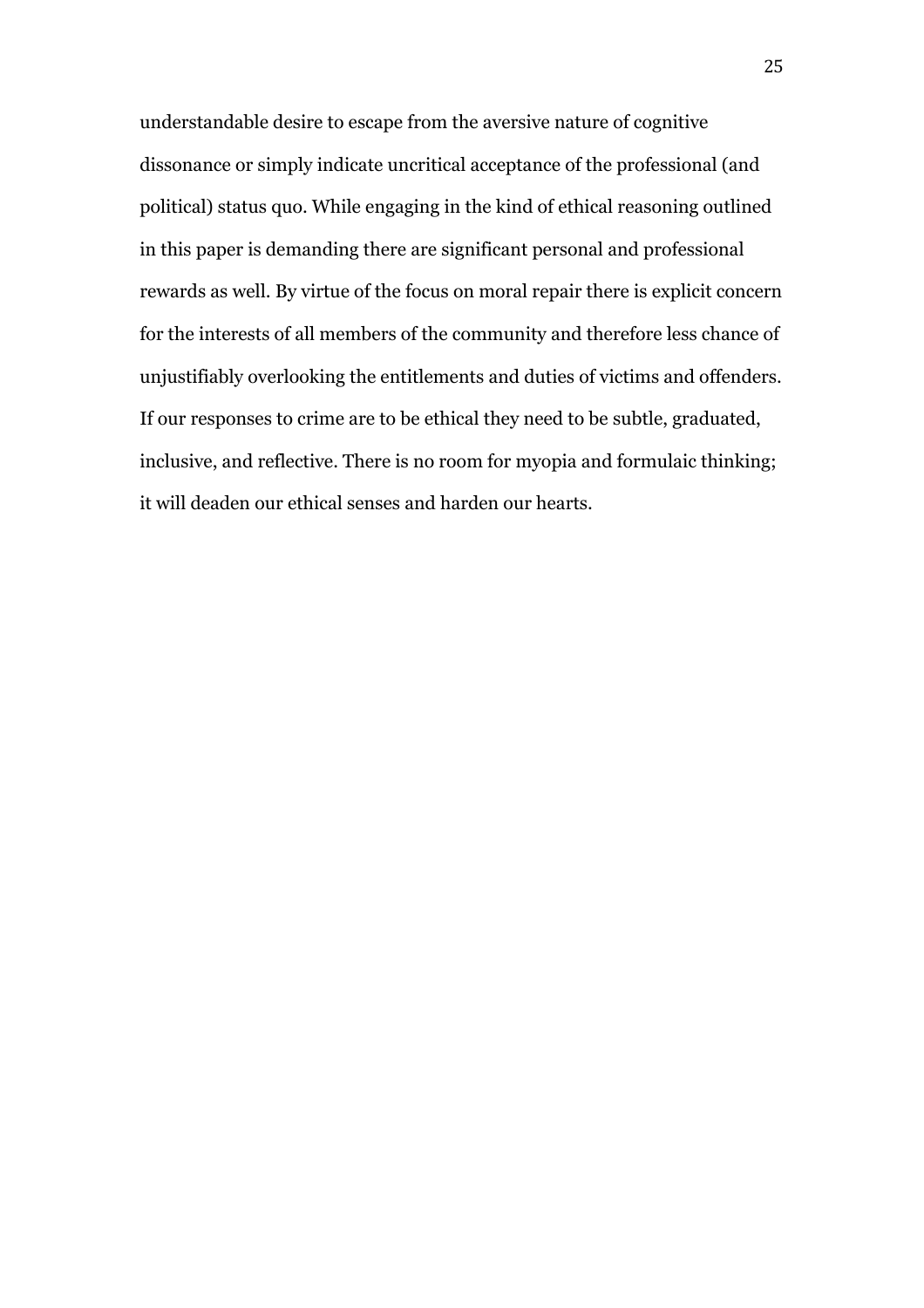#### **REFERENCES**

- Adshead, G. (2014). Three faces of justice: Competing ethical paradigms in forensic psychiatry. *Legal and Criminological Psychology, 19,* 1**–**12. doi:10.1111/lcrp.12021
- Andrews, D. A., & Bonta, J. L. (2010). The psychology of criminal conduct. The psychology of criminal conduct ( $5<sup>th</sup>$  edition). Cincinnati, OH: Anderson.
- Appelbaum, P. S. (1997). A theory of ethics for forensic psychiatry. *Journal of the American Academy of Psychiatry and Law, 25,* 233-247.
- Arrigo, B.A., and Schehr, R. C. (1998). Restoring justice for juveniles: A critical analysis of victim offender mediation. *Justice Quarterly, 15,* 629-666. DOI:10.1080/07418829800093931
- Arrigo, B.A. (2004). Rethinking restorative and community justice: A postmodern inquiry. *Contemporary Justice Review,* 7, 91-100. DOI:10.1080/1028258042000212049
- Arrigo, B. A. (2013). Managing risk and marginalizing identities: On the society-of-captives thesis and the harm of social dis-ease. *International Journal of Offender Therapy and Comparative Criminology,* 57, 672-693. DOI: 10.1177/0306624X13480634
- Arrigo, B.A. (in press). Responding to crime: Psychological jurisprudence, normative philosophy, and trans-desistance theory. *Criminal Justice and Behavior.*
- Bonner, R. & Vandecreek, L. D. (2006). Ethical decision making for correction for mental health providers. *Criminal Justice and Behavior*, 33, 542-564. doi:10.1177/0093854806287352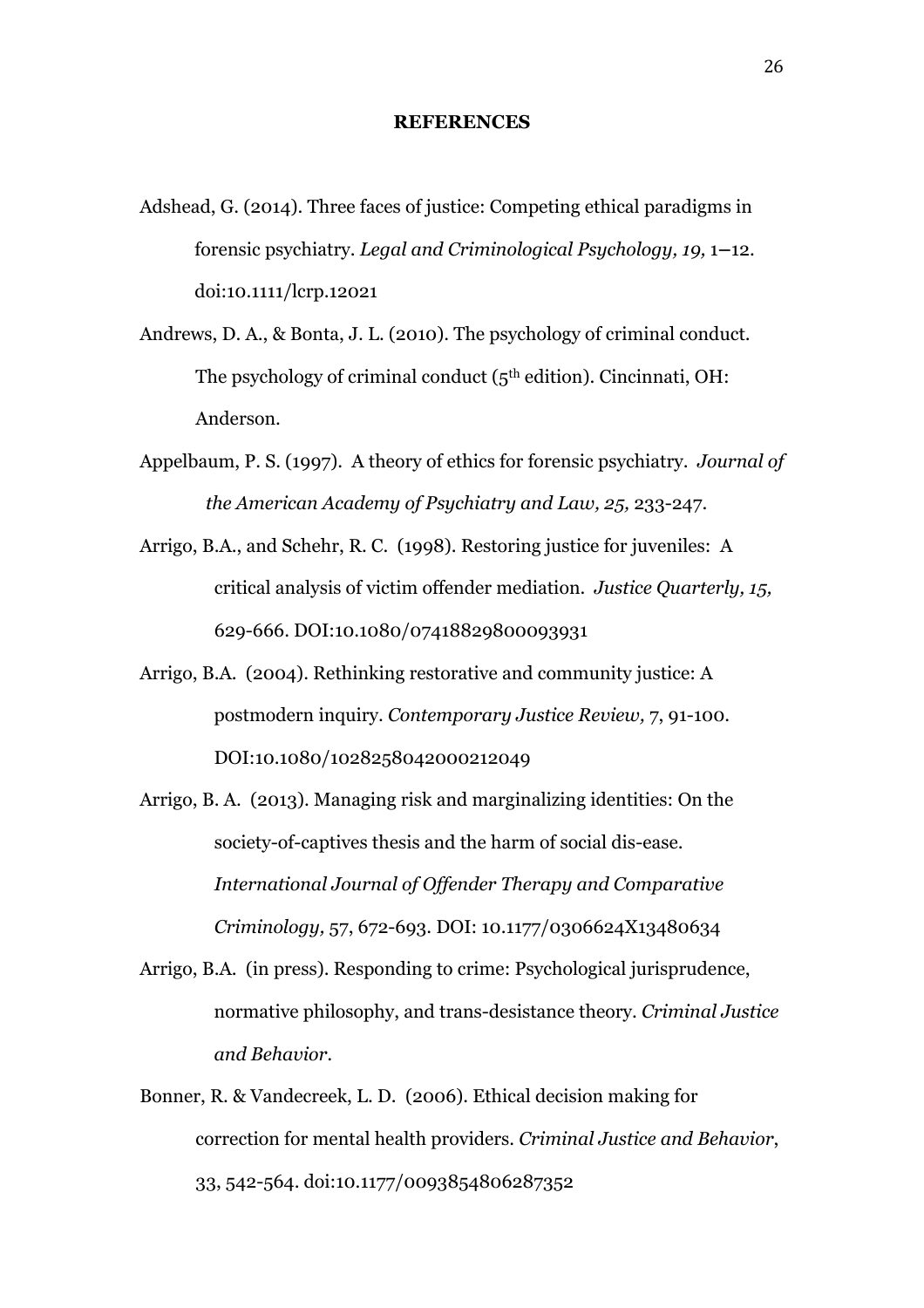Candilis, P. J. (2009). The revolution in forensic ethics: Narrative, compassion, and a robust professionalism. *Psychiatric Clinics of North America, 32*, 423**–**435. doi:10.1016/j.psc.2009. 02.005

- Engelhardt, H. T. (1986). *The foundations of bioethics*. New York, NY: Oxford University Press.
- Gannon, T. A., & Ward, T. (2014). *Where has all the psychology gone? A critical review of evidence-based psychological practice in correctional settings.* Manuscript submitted for review.
- Glaser, B. (2003). Therapeutic jurisprudence: An ethical paradigm for therapists in sex offender treatment programs. *Western Criminology Review, 4*(2)*,* 143**-**154.
- Greenberg, S. T., & Shuman, D. W. (1997). Irreconcilable conflict between therapeutic and forensic roles. *Professional Psychology: Research and Practice, 28*(1), 50-57.
- Gunthiel, T. G. & Brodsky, A. (2008). *Preventing boundary violations in clinical practice.* New York, NY: Guilford Press.
- Haag, A. M. (2006). Ethical dilemmas faced by correctional psychologists in Canada. *Criminal Justice and Behavior, 33,* 93-109. doi:10.1177/0093854805282319
- Hanson, S. S. (2009). *Moral acquaintances and moral decisions: Resolving conflicts in medical ethics.* New York, NY: Springer.
- Johnstone, G. (2014). The teachings of restorative justice. In T. Gavrielides & V. Artinopoulou (Eds.) *Reconstructing restorative justice philosophy*  (pp. 47-65). Farnham, UK: Ashgate Publishing.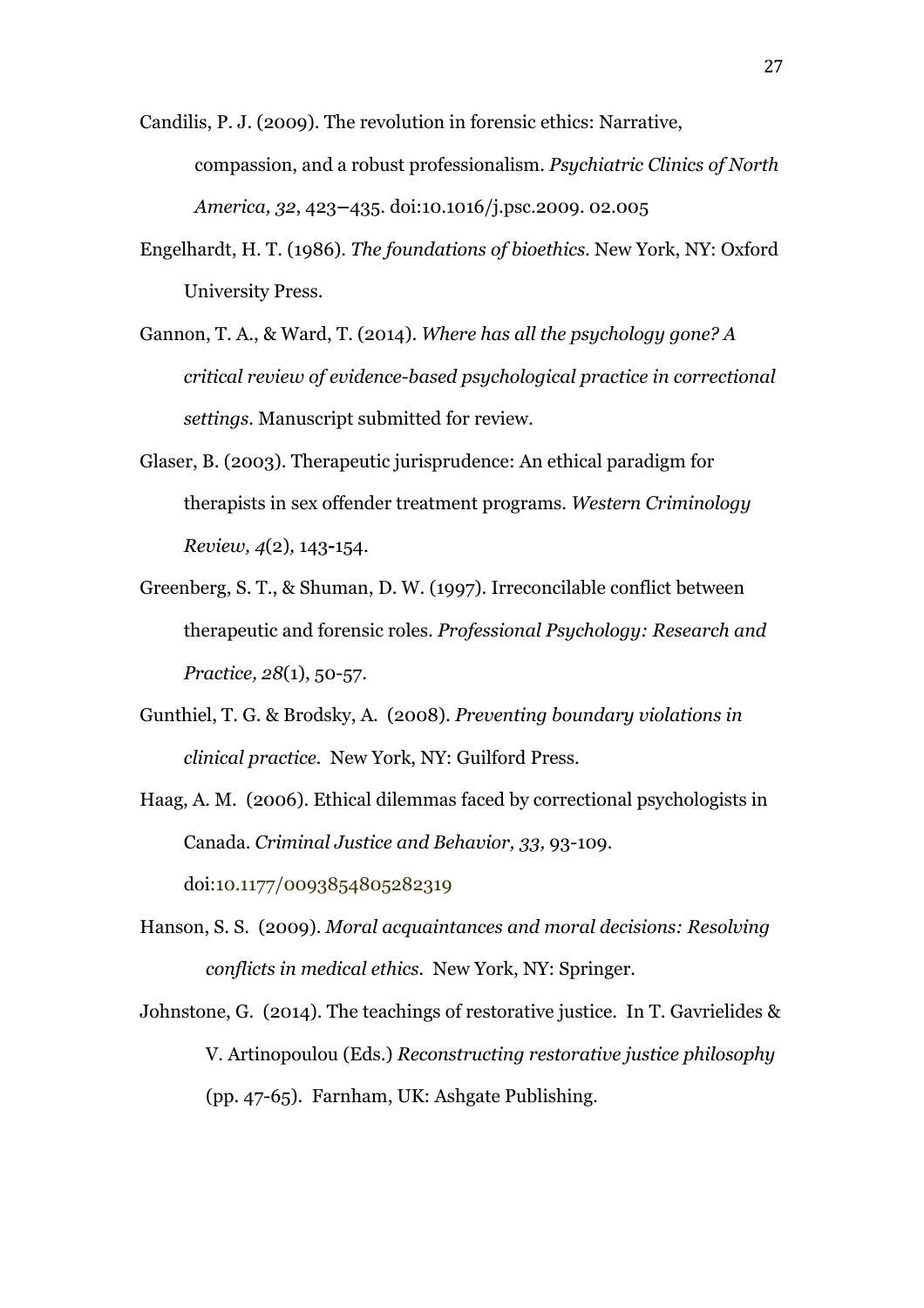- Latimer, J., Dowden, C., & Muise, D. (2005). The effectiveness of restorative justice practices: a meta-analysis. *The Prison Journal, 85*, 127-144. doi:10.1177/0032885505276969
- Robertson, M. D. & Walter, G. (2008). Many faces of the dual role relationship in psychiatric ethics. *Australian and New Zealand Journal of Psychiatry, 42,* 228-235. DOI: 10.1080/00048670701827291
- Shapland, J., Robinson, G., & Sorsby, A. (2011) *Restorative justice in practice*. London: Routledge.
- Walgrave, L. (2008). *Restorative justice, self-interest, and responsible citizenship.* Devon, UK: Willan Publishing.
- Walker, M. U. (2006). *Moral repair: Reconstructing moral relations after wrongdoings.* New York: Cambridge University Press.
- Ward, T. (2013). Addressing the dual relationship problem in forensic and correctional practice. *Aggression and Violent Behavior, 18,* 92-100*.* DOI: 10.1016/j.avb.2012.10.006
- Ward, T., Fox, A., & Garber, M. (2014). Restorative justice, offender rehabilitation, and desistance. *Restorative Justice: An International Journal, 2,* 24-42*.* doi: 10.5235/20504721.2.1.24
- Ward, T. & Langlands, R. (2009). Repairing the rupture: Restorative justice and offender rehabilitation. *Aggression and Violent Behavior, 14,* 205- 214. DOI: 10.1016/j.avb.2009.03.001
- Ward, T., & Maruna, S. (2007). *Rehabilitation: Beyond the risk assessment paradigm.* London, UK: Routledge.